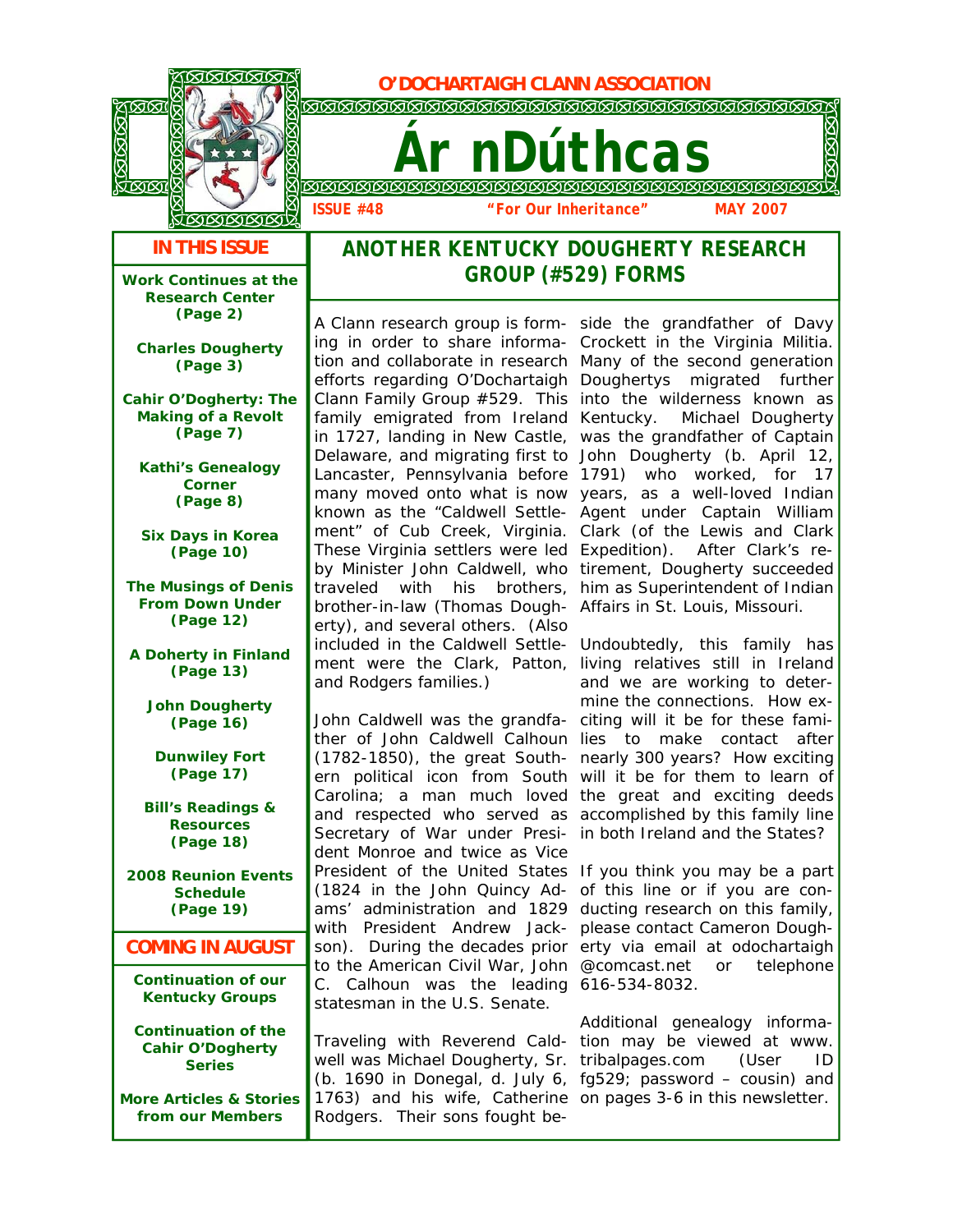## *WORK CONTINUES AT THE RESEARCH CENTER*

Research has continued since the ing suspicions and legends. fire, but not in Buncrana. Pat relocated back to Inch Island, in a Pat also sent a check for \$10,000 brand-new office built for him by to this Association for the pur-Tony Johnston; telephone and chase of a much-needed copy internet service will be established machine and to fund an overhaul in a few months.

Pat is in need of medical attention in the USA and is now in Michigan where he will be consulting with doctors and receiving a thorough examination. In between medical appointments, he will be resting and visiting with family. This newsletter, and the e-newsletter, will continue to broadcast updates. Until further notice, Pat can be reached by contacting Cameron; emails are preferred at this time.

While Pat is in Michigan, he and Cameron plan extensive work on the master database. There is much general maintenance, importing, corrections, and improvements to be made. Some of you may be contacted if your family group falls within the scope of their work.

Over the past couple of years, Pat and Seoirse meticulously have been inputting records from Griffith's Valuation, the 1901 census, and records from the 1820-1830's Tithes into the Clan database. Their multi-year project of Griffith's Valuation is now complete as they have covered every Inishowen parish. The same can be said about the 1901 census; only four (of 15) parishes remain in the Tithe records.

After selling the house in Buncrana, Pat received enough funds to return Seoirse to the payroll for a short time. During Pat's absence, Seoirse will continue his work, uncovering genealogy and history, in Ireland. He has uncovered much information regarding the 7 branches of our Clan (as mentioned in 1602), and the most likely Inishowen-based descendants of Donall O'Dochartaigh, son of Conchur. Because of his good work and valuable talent, many clues are coming together and genealogical proof is replac-

of our websites and marketing material. Thank you, Pat!



*CLANN CONTACT INFORMATION* 

**For further information regarding the O'Dochartaigh Clann Association and/or to join the Association** 

> **www. odochartaighclann.org or Cameron Dougherty 4078 Bruce Court SW Grandville, MI 49418-2428 odochartaigh@comcast. net**

**For comments/suggestions regarding** *Ár nDúthcas* **and/or submission of an article:** 

> **Sherida Dougherty 74 Pleasant Ridge Ft. Mitchell, KY 41017-2862 or Dougherty@fuse. net**

**For information regarding a book of Clann interest:** 

**William Daughtrey 214 Ponderosa Lane #2049 Waleska, GA 30183-4324 or wdaugh2@msn. com** 

**To submit a genealogical question:** 

**Kathi Gannon 701 S Dickenson Avenue Sterling, VA 20164-3323 or Gannonks@aol. com** 

**(If contacting by email, please put "Newsletter" in the subject line to ensure your message receives prompt attention.)** 

> **Be sure to visit both of the Clann websites www. odochartaigh.org www. odochartaighclann.org**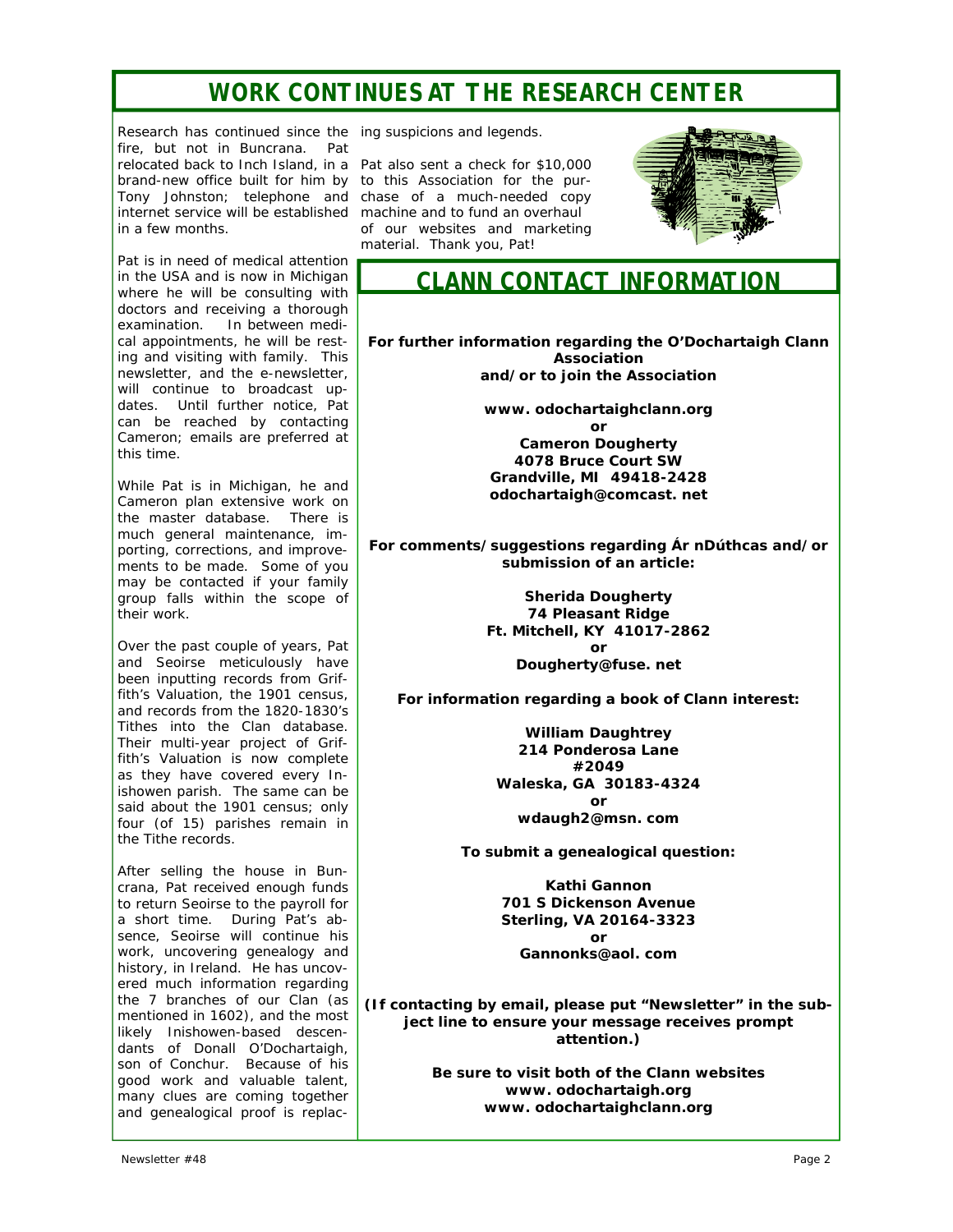# *CHARLES DOUGHERTY & CHIEF CORNSTALK*

*The following article was written and submitted by Charles Daugherty (Family Group #529) of Carbondale, Illinois. All of the photos were taken by Charles on his trips to the various areas mentioned within his writing. Charles Dougherty, the subject of the story, was the 4th great-grandfather of our Charles Daugherty, son of Charles, son of Edward, son of John, son of Daniel (?), son of Daniel [Sr.] (?), son of Charles, son of Michael Mor. [Editor's Note: Footnote citations appear at the end of the story.]* 

Keigh-tugh-qua (meaning a repatriation. $<sup>7</sup>$ </sup> blade or stalk of the maize children indicate that he was the son  $R$ iver?), Scioto and Muskingham Val- quah. leys of Ohio when he was about 10 years old.

early years. He would have learned four or five lanreached manhood. He their allies. They were fierce to America with his family. and relentless, and their bat-Shawnee shared the Scioto 1727

Although Shawnee children they crossed the Atlantic received names in infancy, with John Caldwell on the they were at liberty to change them later in life. $^6$  crossed slightly later. We do However, the name history know that John Caldwell's records for Keigh-tugh-qua is wife's sister, Ann Phillips, Cornstalk. His siblings were and her husband, Thomas Nonhelema ("Grenadier Dougherty (b. 1700 in Lag-Squaw"; Catherine), Silver-gan Valley, Ireland), were on heels, and Nimwha. Corn-the *Eagle's Wing* with the stalk married Elizabeth See, Caldwells. The *Eagle's Wing* a white captive, prior to her departed Ulster, Ireland on

plant) was born about 1720 Elinipso(Elinipisco, Elinispisco ware.<sup>8</sup> in one of the Shawnee vil-Nipseko), Aracroma (The lages on the drainage of the Aracroma Legend, married The family settled at Londonupper Susquehanna River<sup>1</sup>, Boiling Baker), Greenbrier probably in Pennsylvania. (possibly from the Green-County, Pennsylvania. Mi-Moravian missionary records brier area of the Kanawha chael Mor was a shopkeeper or grandson of noted head-Wynepuechiska (Peter), Wisman Paxinosa<sup>2</sup>, Hard Striker, secapoway, and Piaserka families paid tax in Chester a well-known Pennsylvania (The Wolf). Other names County that year.<sup>9</sup>) Charles' Shawnee chief<sup>3</sup>. Keigh-tugh- mentioned were: Mary, qua would have moved with Elizabeth, Esther, Nern-Pe-from home or church as Lonhis Shawnee family to the Nes-Quah, and Keigh-taugh-donderry Township did not children were: Oceano, landed at New Castle, Dela-River?), Bluesky, and paid six shillings tax in

\*\*\*\*\*

Little is known about his erty was born in the Laggan nure, Templecrone, Donegal, guages, including French and est of three sons of Michael Graves. In 1738, Charles English, by the time he Mor (the elder) Daugherty and Rebecca moved to Aulearned "traditions of battles, When Charles was about 10 both sets of parents and and there are many in this years old, he was required to most, if not all of their sibregion, related to contests leave his birthplace and lings. They settled on Kerr between these tribes and childhood home to immigrate Creek between House Moun-Four years prior to Corn-married Rebecca Cunningstalk's birth, Charles Dough-ham (born 1715 at Lougha-Valley, Raphoe, Donegal, Ireland. He was the youngand Catherine Rodgers. gusta County, Virginia with

tles bloody and cruel."<sup>4</sup> (The Charles left Ireland about portion of Augusta County with the Wyandot, Delaware, mother, and two brothers, bridge County. Charles' fa-Mingo, and Maumee tribes.<sup>5</sup>) William and Michael Oge (the ther and brother, Michael 1727 with his father, which later became Rockyounger). It is not known if Oge, settled at the headwa- Eagle's *Wing*, or

Some of his December 10, 1727, and

Township, Chester (Eight Daugherty Mary, education would have come have a public school until 1790. Before 1738, Charles Ireland<sup>10</sup>), daughter of James Cunningham and Margaret tain and North Mountain, on Borden's' Great Grant, in the



**KERR'S CREEK** 

*(Continued on page 4)*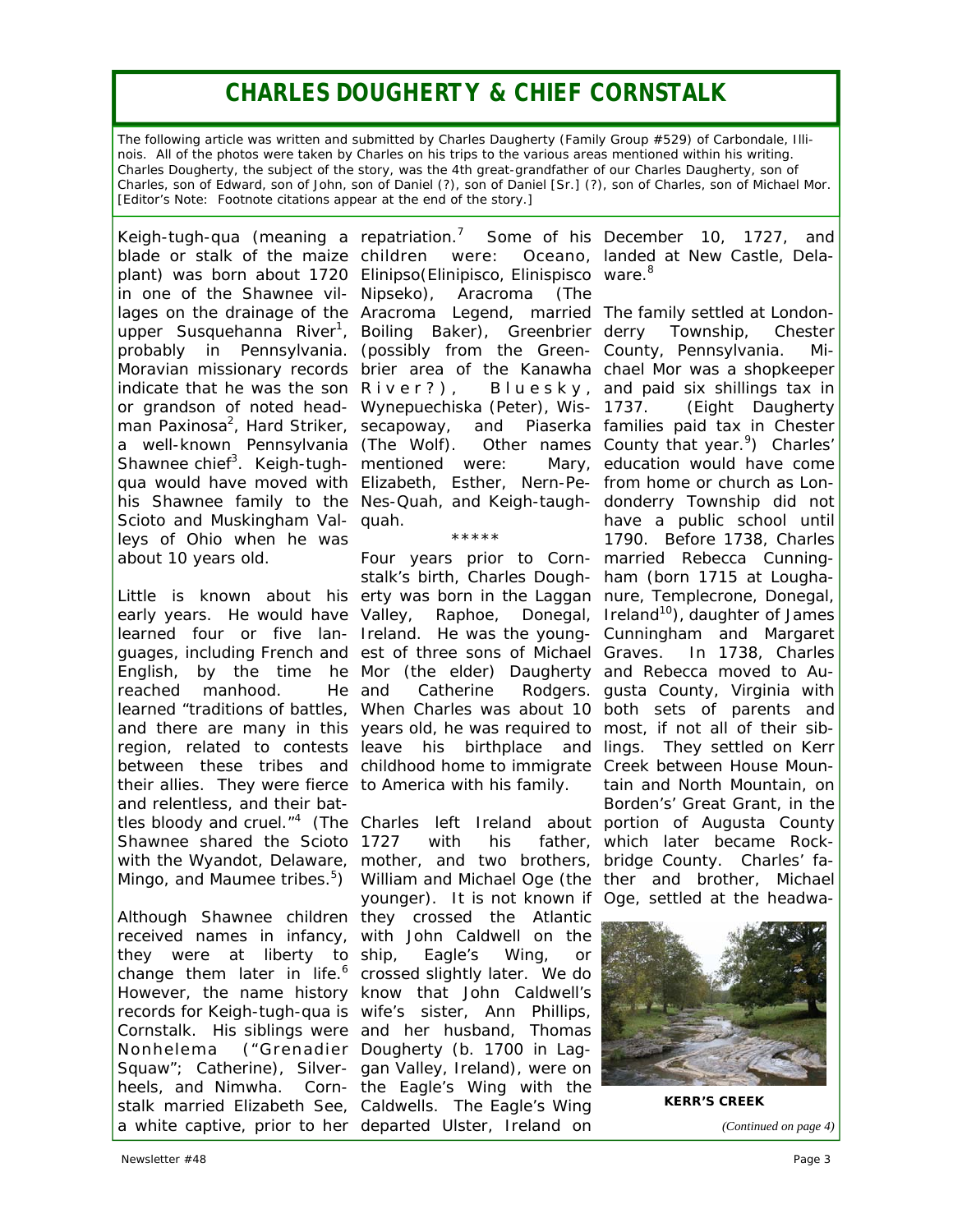Creek at Big Springs.

seven children: James, Wil-women and children were peaceful settlement on Kerr's liam, Rebecca, Thomas, Daniel, George, and Anthony. They were evidently successful at working the land as on March 10, 1756, Charles obtained a Virginia patent for their 80 acres on a branch of the James River, Kerr Creek.<sup>11</sup> Charles' name was well-documented on court and other legal docu-Brother William was Cherokee."<sup>12</sup>

now Shawnee Chief, sided many families.<sup>15</sup> with the French, and led raiding parties into western On Virginia, hoping to drive the "plantation owned by Colonel English away from Shawnee Thomas Sitlington, there active part in Pontiac's Rebellion in 1763.<sup>13</sup> That same Daugherty. He and his wife year, a very high flood in the barely made their escape to perhaps others there, were Ohio River Valley swept the away the greater part of the with their two Shawnee town at the mouth children. The of the Scioto.<sup>14</sup>

Chief Cornstalk led an expe-with all their condition, in 1763, against the tents, except a inhabitants of Greenbrier, flax Virginia, and exterminated which the Indians the infant settlements. took out of the (These were on Muddy Creek house and laid **CHIEF CORNSTALK** (Continued on page 5)

ter of Cedar and Mill and and the Levels.) It was a on a stump." After the burn-Broad Creeks of the James time of peace and profound ing of the Daugherty house, River. His brother, William, security. The "savages" the Indians came up on the and family settled on Cow-were received as on a river where Old Millboro now pasture River, and Rebecca's friendly visit; and after being stands an there they divided parents settled on Kerr feasted, murdered all the their company; the larger Between 1747 and 1760, when the carnage began, of 27 turning their faces to-Charles and Rebecca had took the alarm and fled. The ward the destruction of the males but one, who, being a part setting out for the Ohio little distance from the house River, with the smaller one



**KERR CREEK MASSACRE UNMARKED GRAVES** 

ments during that time. carried away into slavery, path. This report was not "blacksmith and Indian agent Cornstalk passed on the sacre, when it was supposed for the Colony, possibly the Jackson's River, in Bath that the man seen by the first; he was called 'Sam' by County, and found the fami- boys was an Indian spy sent the Indians; his wife was a lies on their guard by the out to reconnoiter. From Charles served in Augusta fled to Augusta, Cornstalk Kerr's creek. Hastening County militia (1744-1756) passed on Carr's (Kerr) down the mountain, they during the French and Indian Creek in Rockbridge, and began the work of indiscrimi-War. In that war, Cornstalk, massacred or took prisoners nate slaughter."<sup>17</sup> "The resifew of them murdered. much though of till the masalarm given by the fugitive this point they had a full from the Levels. As they view of the peaceful valley of

territory. He also played an lived a blacksmith by the bridge house reached by the On the Cowpasture…. approach of the Indians, and name of (William) Shawnee was that of Charles

> mountains house and shop were burned, hackle,

 $C$ reek<sup>16</sup>

"Their number was twentyseven, Robert Irvin having counted them from a bluff near the road at the head of the creek. Some weeks before, two boys, named Telford, reported that when returning from school they had seen a naked man near the dents of Kerr's Creek had some little warning of the Sunday, July 17, The first Rock-Charles, and



killed. Some accounts say that Charles and his entire family were killed. However, we do know that Rebecca and the children survived. It is possible she had gone down the creek to the Cunningham's heavy timber block-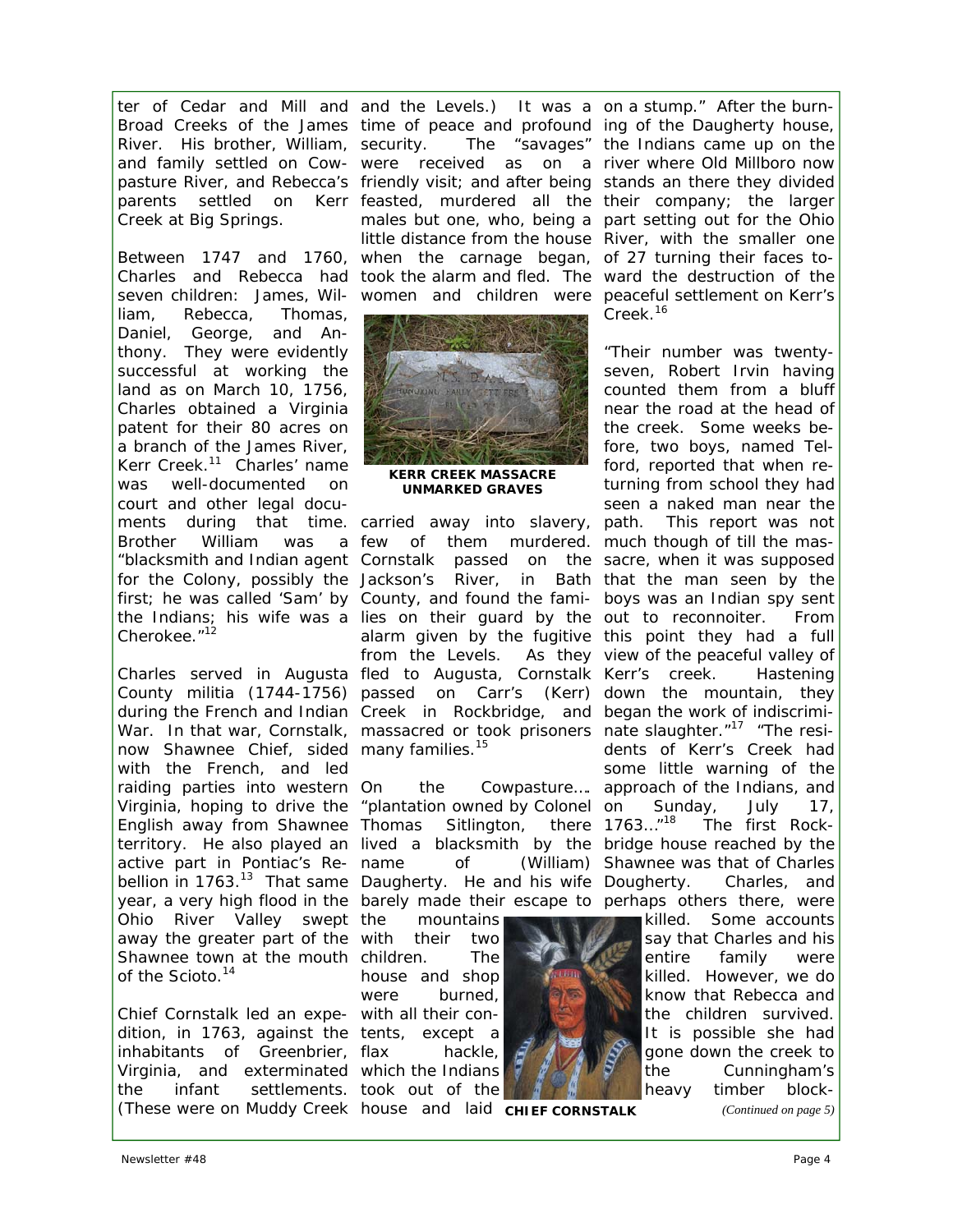## *(Continued from Page 4)*

house at Big Springs. The local community used this house as a meeting place and fortress. The Shawnees continued next to the cabin of Jacob Cunningham, Rebecca's brother. With Cunningham away, his wife was killed; his 10 year-old daughter knocked unconscious and scalped. She later came to and survived to face the Indians a second time on Kerr's Creek.<sup>19</sup> The Indians overwhelmed the settlers, captured the Cunningham blockhouse, killing the men and carrying away the women and children as prisoners. The losses of the settlers, killed and captured, were probably as many as fifty, though there are conflicting stories as to the exact number. The graves of the victims of this massacre may still be seen in what is known as the McKee burying ground, near Big Spring, about seven miles north of Lexington, Virginia.<sup>20</sup> On September 20, 1763 (Volume 1, Augusta Court Records, page 216), "Rebecca Dougherty qualified admix. Of husband, Charles Dougherty"; and on the same day (Volume III, Abstracts of Wills of Augusta County), "Rebecca Dougherty's bond (with Edward Rutledge, Henry Campbell) as administrator of Charles Dougherty" was

recorded. On Mary 22, 1768 (Augusta County Court Records Order Book No. XII, page 130), "Order for summoning Rebecca Dougherty, to give counter security as admix. Of husband, Charles Dougherty, not executed – continued." Rebecca could not appear in court as she died on that day.

Cornstalk made peace with the whites and was being held hostage at Point Pleasant. Elinipsico, his son, had come to the garrison the day before to visit Cornstalk. On November 10, 1777, two soldiers were killed by members of a tribe not Shawnee. The soldiers of the Point Pleasant Garrison wanted the hostages killed. "As the men strode into the room, Cornstalk stood. He was six feet tall, and the men momentarily stopped. Then they shot at the hostages. Cornstalk was shot eight times."<sup>21</sup> His last words were:

*"I was the border man's friend. Many times I have saved him and his people from harm. I never warred with you, but only to protect our wigwams and lands. I refused to join your paleface enemies with the red coats. I came to the fort as your friend and you murdered me. You have murdered by my side, my young son.... For this, may the curse of the Great Spirit rest upon this land. May it be blighted by nature. May it even be blighted in its hopes. May the strength of its peoples be paralyzed by the stain of our blood."*<sup>22</sup>

## *FOOTNOTEs*

<sup>1</sup>Carlyle Hinshaw; December 13, 2002; *Cornstalk et al;* 1713 Baron Drive Norman OK 73971 bjexploration@swbell.net ibid; Contributor: Hal

Sherman, artist of historical events and historian, Englewood, Ohio.

<sup>3</sup> *ibid.*; Contributor: Noel Schutz, National Chi Nan University, Puli, Tawan.

4 Rev. William Henry Foote 1850; *Cornstalk, the Shawanee Chief ;* Southern literary messenger ;Volume 16, Issue 9, pp. 533-540, Richmond, Virginia.

5 SELWYN A. BRANT 1902; *A History of Ross County, Ohio*, from the Earliest-Days, with Special Chapters on the Bench and dar, Medical Profession Educational Development, Industry and Agriculture and Biographical ketches. HENRY HOLCOMB BENNETT, EDITOR; ; pp. 29 MADISON, WIS. .

<sup>6</sup> *Blue Jacket, Warrior of the Shawnees*, 2000, University of Nebraska Press, pp. 27, Lincoln, N.

<sup>7</sup> *ibid; Cornstalk et al* ; Contributor: Noel Schutz, National Chi Nan University, Puli, Tawan.

8 *Daugherty Family Irish Immigrant Ancestors, Michael Mor Daugherty & wife Catherine Rodgers*; http:// freep-

ages.genealogy.rootsweb.co m/…./DaughertyFamilyhtml <sup>9</sup> *Chester County Tax List D-G 1693-1740;* The Gilbert Cope Collection, The Historical Society of Pennsylvania; Philadelphia, PA

<sup>10</sup> Patrick Dougherty, O'Dochartaigh Association, Buncrana, Donegal Co, Ireland . <sup>11</sup> *Cavaliers and Pioneers: Abstracts of Virginia Land Patents*, by Nell M. Nugent. Genealogical Publishing Co., Baltimore, MD. Part 6, Patent Book 34, p. 46); and (*Chronicles of the Scotch-Irish Settlement in Virginia:*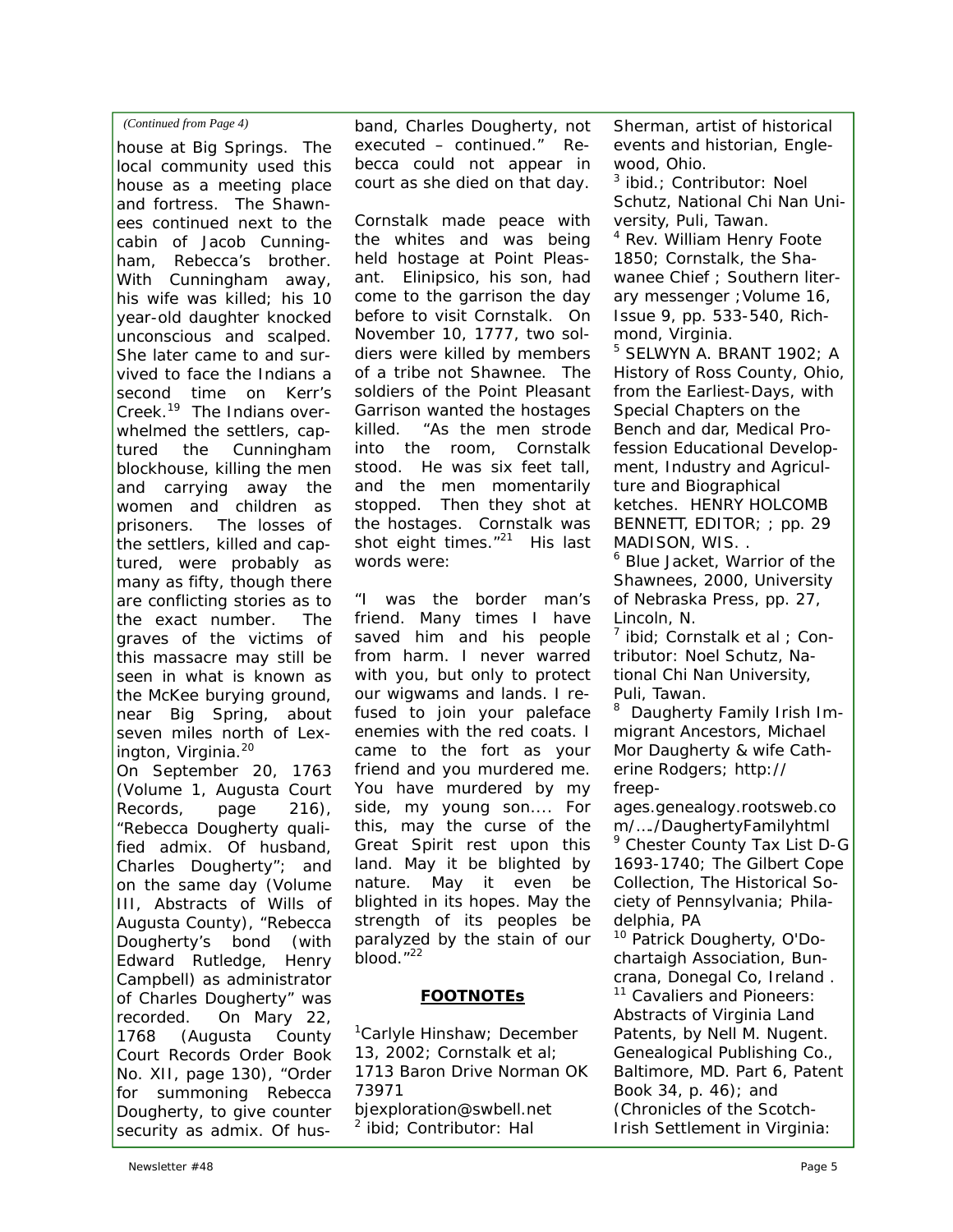

## **CHARLES DOUGHERTY'S KERR'S CREEK LAND**

*(Footnotes Continued) Extracted from the Original Court Records of Augusta County, 1745- 1800*, by Lyman Chalkley. Vol. II, p. 415)

<sup>12</sup> *ibid, Daugherty Family Irish Immigrant Ancestors, Michael Mor Daugherty & wife Catherine Rodgers.*

<sup>13</sup> *Native People Tribe*; http: // www.American-native-art.com <sup>14</sup> *Ross County Ohio History*; http://www.heritagepursuit.com/

Ross/RossChapII.htm <sup>15</sup> *Cornstalk, The Shawnee Chief*  by Rev. William Henry Foote; Published in the Southern Literary Messenger; Volume 16, Issue 9, pp. 533-540, Richmond, Virginia. 1850; Transcribed by Valerie F. Crook, 1998.

<sup>16</sup> *Annals of Augusta County, Virginia from 1726 to 1871* by Jos. A Waddell<br><sup>17</sup> ibid

<sup>18</sup> *Chronicles of Oklahoma* Volume 9, No. 1 March, 1931 CORNSTALK THE SHAWNEE By Dr. W. B. Morrison Durant, Okla.

<sup>19</sup> When Blood Flowed In Kerrs Creek By Deborah Sensabaugh

<sup>20</sup> *Chronicles of Oklahoma* Volume 9, No. 1 March, 1931 CORNSTALK THE SHAWNEE By Dr. W. B. Morrison Durant, Okla.

<sup>21</sup> *Shawnee Chief Cornstalk's Curse by Jill Stefko, Aug 11, 2005* http:// www.suite101.com/articlecfm/ paranormal\_realm/117632/2 <sup>22</sup> *Cornstalk* http://en.wikiquote. org/wiki/Cornstalk.

**KERR CREEK MAS-SACRE MARKER** 





**VIEW TOWARDS AUGUSTA COUNTY, VIRGINIA** 





**LAGGAN VALLEY , DONEGAL, IRELAND** 

## *[Editor's Note:*

*For more information on Kentucky Family Group #529, see Ár nDúthcas issue #45, November 2006, page 4 or go to www. tribalpages.com (user id - fg529, password—cousin).*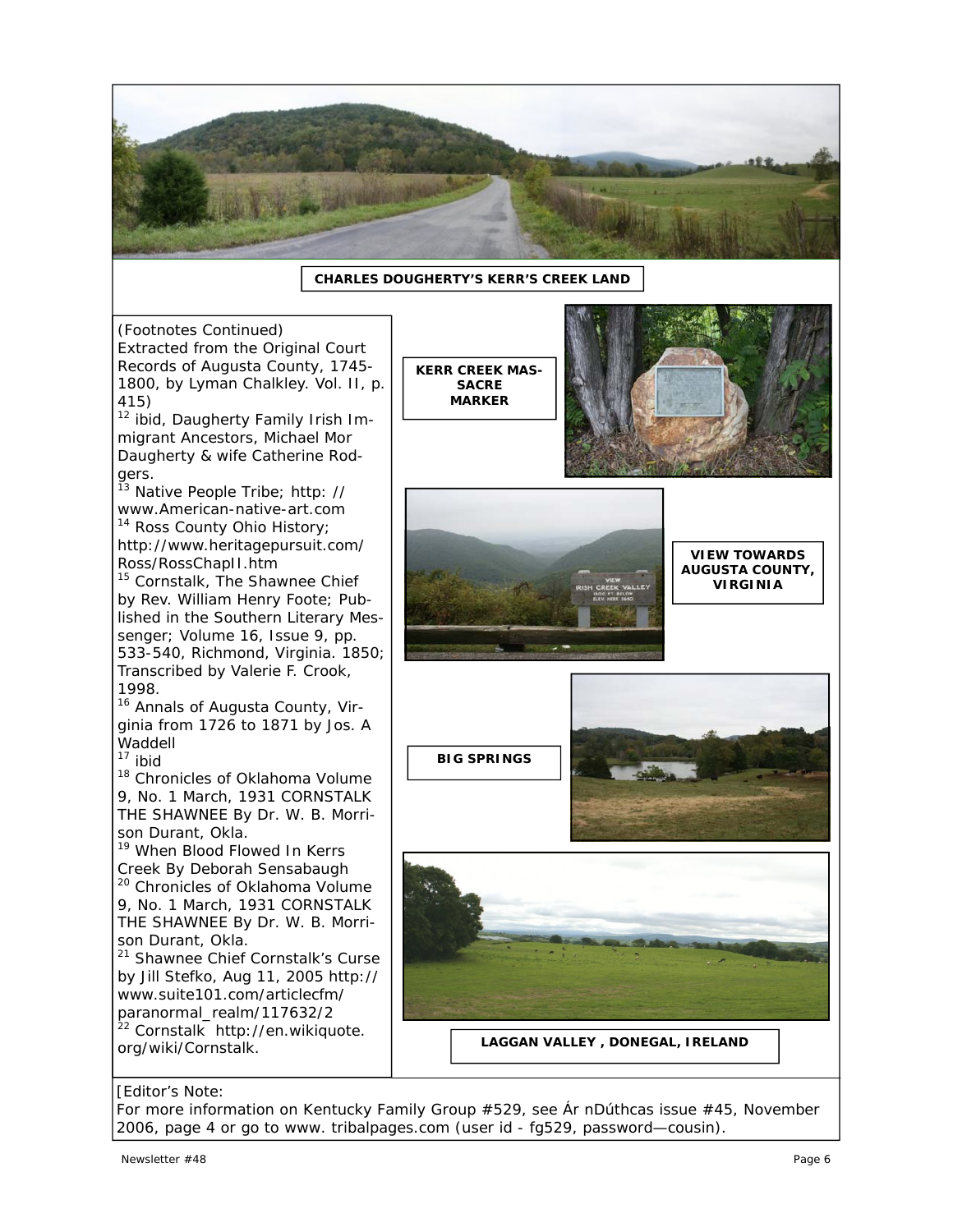## *CAHIR O'DOGHERTY: THE MAKING OF A REVOLT*

*The following is the third in a series of articles written by Cameron Dougherty regarding the life and times of Cahir O'Dogherty. The first article, "Before Cahir O'Dogherty," appeared in Newsletter #46, published in September, 2006; the second, "Cahir O'Dogherty: Rebel, Freedom Fighter, or Patriotic Hero?", in Newsletter #47, published in March, 2007.* 

1601AD. One account of this called "**King of Cineal Chonaill**" count claimed it was due to a sud-**of Tir** *(land of)* **Chonaill**". den and deadly sickness. But, the fact that it was sudden and unex- It wasn't until the fourteenth centhe people's choice, was finally all challengers. made Chieftain, and then only Derry.

stant vigilance.

taighs stepped into Inishowen, origins in Inishowen. they had to earn the right to keep centuries.

It was not always that way for the alone. O'Dochartaighs. As they rose to prominence, they outgrew the bogs and marshes of the Finn Val- dren and met often with ambas- parcel of land. Earlier O'Docharley and spread north, absorbing sadors from France, Spain and the taighs fought for Inishowen. Why or uniting with other clans until leader of Scotland. Giving up should anyone be surprised that they were on the southern bor- even one inch of Inishowen was in 1608 the O'Dochartaighs were ders of Inishowen, then under the unthinkable to an O'Dochartaigh. so quick to respond to English possession of a strong Norman This was strongly ingrained well intrusion and aggressiveness toforce. They had grown to be the before Cahir came to power. wards their land and people? defenders of Tir Chonaill and the Whether Cahir was friend to the They were the people of Invoice of leadership. From the English, beguiled by the English, ishowen! Inishowen would be twelfth to the fifteenth century, hid for a few years under English their children's or they would die the O'Dochartaigh chieftains were protection, or was spying on the trying to preserve it. The passion described as "**Lords of Ard**  English, he could not give up any ran that deep.

Our last Gaelic chieftain, Cahir Miodhair" and later received the part of Inishowen or allow its peo-O'Dogherty, was age 14 when his title "Lord of Cineal (race of) ple to be abused. He, as well as chieftain father, Sean Og O'Dog-**Eanna**", as well. In 1197, every other O'Dochartaigh, had herty, died suddenly in January Eachmharcach O'Dochartaigh was his fate sealed. event related the death as result and, in 1203, Donall Carrach The English had shown their hand of a battle wound; another ac-O'Dochartaigh was called "**King**  in other areas, too. Cahir and the

pected probably was the reason tury that the title "Lord of In- gious freedom. The English had Sean Og did not name his succes- **ishowen**" was showing up in the desecrated the holy city of Derry. sor, not even his eldest son Cahir. annals, years after they occupied They were closing down monas-It may have been that Cahir was Inishowen. Clearly "possessing" teries all over Ireland, Scotland, too young at the time, or the fe- Inishowen and "ruling" it were Wales, and in England, too. Even ver took its toll too soon. Regard- two different matters. The writers the Catholic citizens in England less, a struggle soon ensued and of the annuals needed to see if were undergoing intense persecuit was some time before Cahir, the O'Dochartaighs could take on tion and mass slaughter. England

with the help of the English in Once over the borders and into the Catholics. Those running the One thing for certain, it taught nells and O'Neills. So determined again and again, against Catho-Cahir very early what all the pre- and passionate were the O'Do- lics. What hope was there that vious lords of Inishowen had chartaighs to keep Inishowen, England would allow Catholicism learned. Beautiful and luscious that their name, and that of their to stay in Ireland when it was Inishowen was not to be gotten or new land, quickly became synony- spending its entire treasury to kept without great effort and con-mous. So connected is the name stamp it out all over Europe? From the moment the O'Dochar- from Cineal Eoghan and had their chiefs left in 1607, in what has Inishowen, it had to be defended English government had risen to from the Scots, Normans, O'Don-O'Dochartaigh with Inishowen, that most people think they are After the O'Donnell and O'Neil

it. In fact, protecting and defend-Every generation of the O'Dochar-stood alone. Ireland had become ing Inishowen and its people was taighs successfully fought off all English by force and suppression. going to be their obsession and armies and maintained continual Where the Irish did not fall milipassion for over 300 years. Many ownership of Inishowen. Every tarily, they fell by English deceit, of their best paid the ultimate generation was fully prepared to assassination, attacks, or bribery. sacrifice year-after-year for three defend it. No clan was more ac- Everyone knew this. After all, this tive or resourceful. They did not was what provoked the "Flight" rely merely on military strength which left Inishowen the only unalone. They formed alliances, conquered and unoccupied land. negotiated strong treaties, arranged marriages, fostered chil-Other Irishmen fought for their

Irish, after years of struggling and hoping, became aware that the English would never grant relihad sent armies to the Netherlands and France to help defeat power by directing atrocities,

become known as the "Flight of the Earls", the O'Dochartaighs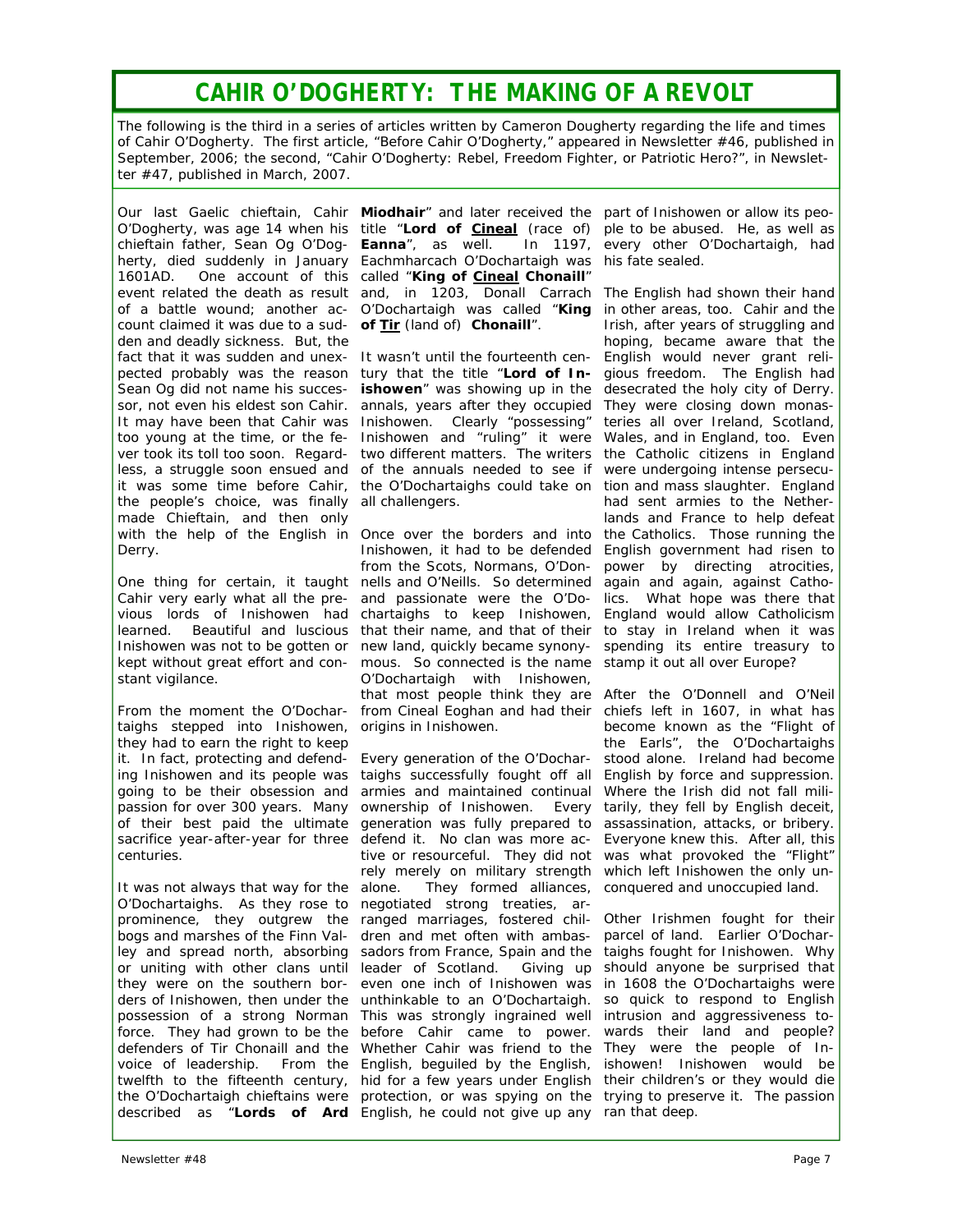## *KATHI'S GENEALOGY CORNER FROM MY FILES TO YOURS!*



Genealogy is one of the world's most popular hobbies. Hundreds of millions of people around the world are actively engaged in some form of family research. It seems as if everyone, at some point in their lives, wonders from where they came. Maybe it is the red hair, why someone sleeps with one leg out of the covers, or a certain phrase in their language that is not common, or why a grandparent never talked about his/her family. Some people have become interested after visiting a battlefield and wondered if one of their ancestors fought or even died there. For me it was the hamper of Granny's stuff. What starts as a simple curiosity, can quickly grow into an obsession. Climbing your family tree is much more addictive than shopping or gambling.

#### **Genealogy and the Family Group Sheet (FGS)** --

The word genealogy is derived from the Greek and means the study of family history and descent. Genealogies, or the recorded histories of the descent of a person or family from their ancestors, are also often referred to as family trees or sometimes as lineages or pedigrees.

The basic objectives of genealogical research are to identify ancestors and their family relationships. At a basic level you need to identify and record the following for each individual in your family tree:

- 1- Full given name
- 2- Date and place of birth
- 3- Names of parents
- 4- Date and place of marriage
- 5- Names of children
- 6- Date and place of death

From these basic facts through your research, you will learn more about the lives and times of your ancestors and be able to flesh out those facts into a family history.

## *Who are your ancestors?*

A **maternal** ancestor is an ancestor on your mother's side of the family. A **paternal** ancestor is from your father's side of the family. An ancestor is a person from whom you are descended - parents, grandparents, great-grandparents, and so on. The term is most commonly used to describe someone earlier than your grandparents in your family tree. Not counting a second marriage, you will usually have two parents, four grandparents, eight great-grandparents, sixteen greatgreat-grandparents and so on. By the time you have gone back ten generations you have 1,024 ancestors. This is more than enough to keep you busy researching for a lifetime.

The relationship between you and your ancestors and descendants are known as *lineal* relationships. *Collateral* relationships are relationships between individuals who descend from common ancestors but are not related to each other in a direct (or lineal) line. These rela-

tionships include your brothers, sisters, aunts, uncles, nieces, nephews and cousins. While it is not necessary to trace these collateral lines, they can often lead you to clues about your ancestors when you have reached a brick wall or cannot find your ancestor in a census, or other record that you seek.

My case in tracking collateral lines, led me to find  $my$   $2<sup>nd</sup>$  greatgrandfather living with a married daughter in a different area of New Jersey than his farm was located in for years. Another census told me that one of my great-grandmothers had given birth to 16 children, although I knew of only 10 living ones.

### *What is a Family Group Sheet (FGS)?*

A Family Group Sheet is a snapshot of a particular family in a particular generation, often in a particular location. An FGS is the most basic report in genealogy. When it is extended into the past, group sheets provide the information for a Pedigree Chart. When it is extended into the present, they provide a Descendant Report. It is the most basic building block for family research. Most genealogy computer programs will produce them. (If you have done your family group sheets, please share them with our Clann database.)

By now, you are wondering what to do with all those aunts, uncles, and cousins you have floating around. This is where the **family group sheets** come in. A family group sheet is the basic worksheet used for genealogical research and is how you get to pedigree chart. A FGS is the culmination of your work and the most important piece of paper that you will work with. A family group sheet is based on a single family unit--husband (father), wife (mother) and children. A family group sheet has space for the basic genealogical events for each family member--includes dates and places

*(Continued on page 9)*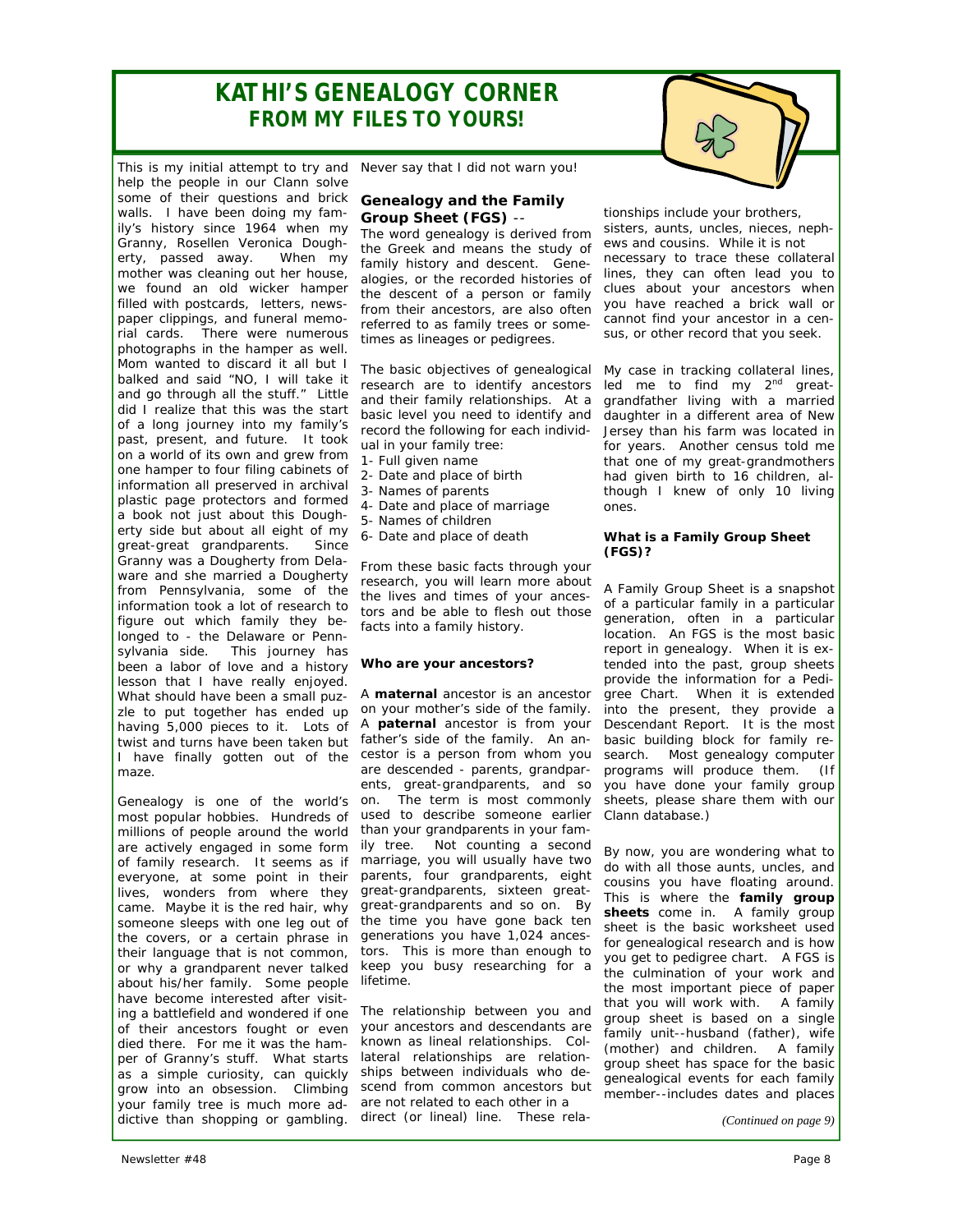of birth, marriage, death and burial. 4. If a woman has had more than 3. If you have an approximate date, For each child on the list, a name of a spouse can be given, along with a date and place of marriage. There is usually a place for notes where you should record where you got your information (source) as well as make note of any discrepancies in your findings. I have developed my own discrepancy chart in order to organize the inconclusive information I find in doing my research. *(See table below.)* 

When viewing census information and other documents write them on discrepancy chart to see what the dates and ages look like. These will give you clues to year range to search for official documents. I have found church records are the most accurate of all records. Family group sheets are essential because they

1. Serve as a simple means of recording data,

2. Make it easy to see at a glance what information is known and what is missing, and

3. Serve as a means of easily exchanging information with other researchers.

### *Recording Names*

By following standard rules, you can help to ensure that your genealogy data is as complete as possible and that it will be not misinterpreted by others.

1. Record names in their natural order - first, middle, last (surname). Use full names if known. If you know initials for middle name, you may use an initial.

2. Print SURNAMES in upper case letters. This provides easy scanning on pedigree charts and family group sheets and also helps to distinguish the surname from the first and middle names.

3. Enter women with their maiden name (surname at birth) rather than their husband's surname. When you do not know a female's maiden name, insert only her first name (given) on the chart followed by empty parentheses ().

one husband, do a family group sheet for each spouse. In the case of my g-g-grandmother, she had 7 children from her first marriage, 5 children from her second marriage, and no children from her third marriage. On census records all of her children were living with her and her third husband in the second husband's house.

5. If there is a nickname (rufname) include it in quotes after the given name. A rufname is a call name. Example: Joseph "Shaun" Kirkpatrick. His middle name is his call name.

6. If a person is known by more than one name (due to adoption, name change, etc.) include the alternate from circa 1752 be aware of the name or names as a.k.a.

7. Be sure to include alternate spellings when your ancestor's surname has changed over time. Since there are 140 spellings of O'Dochartaigh (Dougherty), I use on my great-<br>grandfather's name Dougherty grandfather's name (American spelling) / Doherty (Irish spelling), i.e. Dougherty/Doherty

8. Do not be afraid to use the notes field. If you have a female ancestor whose birth name was the same as her husband's surname, then you will want to make a note of that so that it is not assumed in the future that you had entered it incorrectly. In the case of my Delaware Dougherty married to a Pennsylvania Dougherty, I have done this but we all know we have two different Dougherty families.

#### *Recording dates*

1. When recording dates, use the accepted European standard of DAY, MONTH (spelled out) and four digit YEAR. Do not enter dates using a number format. Example: 12 April 2007, not 04/12/07.

2. It is usually standard practice to spell out months, but there are also standard abbreviations which may be used. May, June, and July are usually not abbreviated. Examples: Jan, Feb, Mar, Apr, May, June, July, Aug, Sept, Oct, Nov, Dec.

you should use about (abt) or circa (ca or c)

4. If you know an event occurred before or after a specific date, you might want to preface the date as bef. or aft. in your records.

5. Record the time span using the abbreviation bet. (between) followed by dates. Example: bet. 13 Apr 1789 - 3 May 1880

6. If you find a date in a record which may have multiple interpretations, enter it exactly as it was written. You can add your interpretation of the date by enclosing it in square brackets following the original date. Example: 02/01/01 [2 Jan 1901].

7. If you are working with records change from the Julian Calendar to the Gregorian calendar. This change took place in 1582 by order of Pope Gregory XIII, but it was not adopted by England and British North American until 1752. China did not conform until 1949! Thus, we have double dating on some records.

### *Recording Places*

The general rule of thumb when entering place names into genealogical records is to record place names from smallest to largest location: town/locality, county/parish/district, state/province, country. The breakdown of these locations will vary by country. If you have additional place names details, feel free to include them.

#### *Putting It All Together*

Now you have all the basics for filling in the information on a family group sheets. Have fun and make sure you include it all even your notes and sources. You will be glad you did on your next genealogy field trip. Also, add photographs where you have them and copies of their graves and where it is located.

You never know what you may turn over and see on your next trip.

| DI SCREPANCY CHART EXAMPLE |                   |                   |     |                          |                                                                    |
|----------------------------|-------------------|-------------------|-----|--------------------------|--------------------------------------------------------------------|
| <b>RECORD</b>              | <b>BIRTH DATE</b> | <b>BIRTHPLACE</b> | AGE | <b>INFORMANT</b>         | <b>SOURCE TYPE</b>                                                 |
| 1870 CENSUS                | CIRCA 1857        | <b>IRELAND</b>    | 13  | CENSUS TAKER 1870 CENSUS |                                                                    |
| <b>OBITUARY</b>            | 1858              | MALIN HEAD        | 79  | <b>DAUGHTER</b>          | WILMINGTON, DELAWARE<br>NEWS JOURNAL, DATED 4<br><b>MARCH 1938</b> |
| DEATH CERT                 | 15 MAR 1857       | MALIN HEAD        | 81  | <b>DAUGHTER</b>          | OFFICIAL DEATH CERTIFICATE                                         |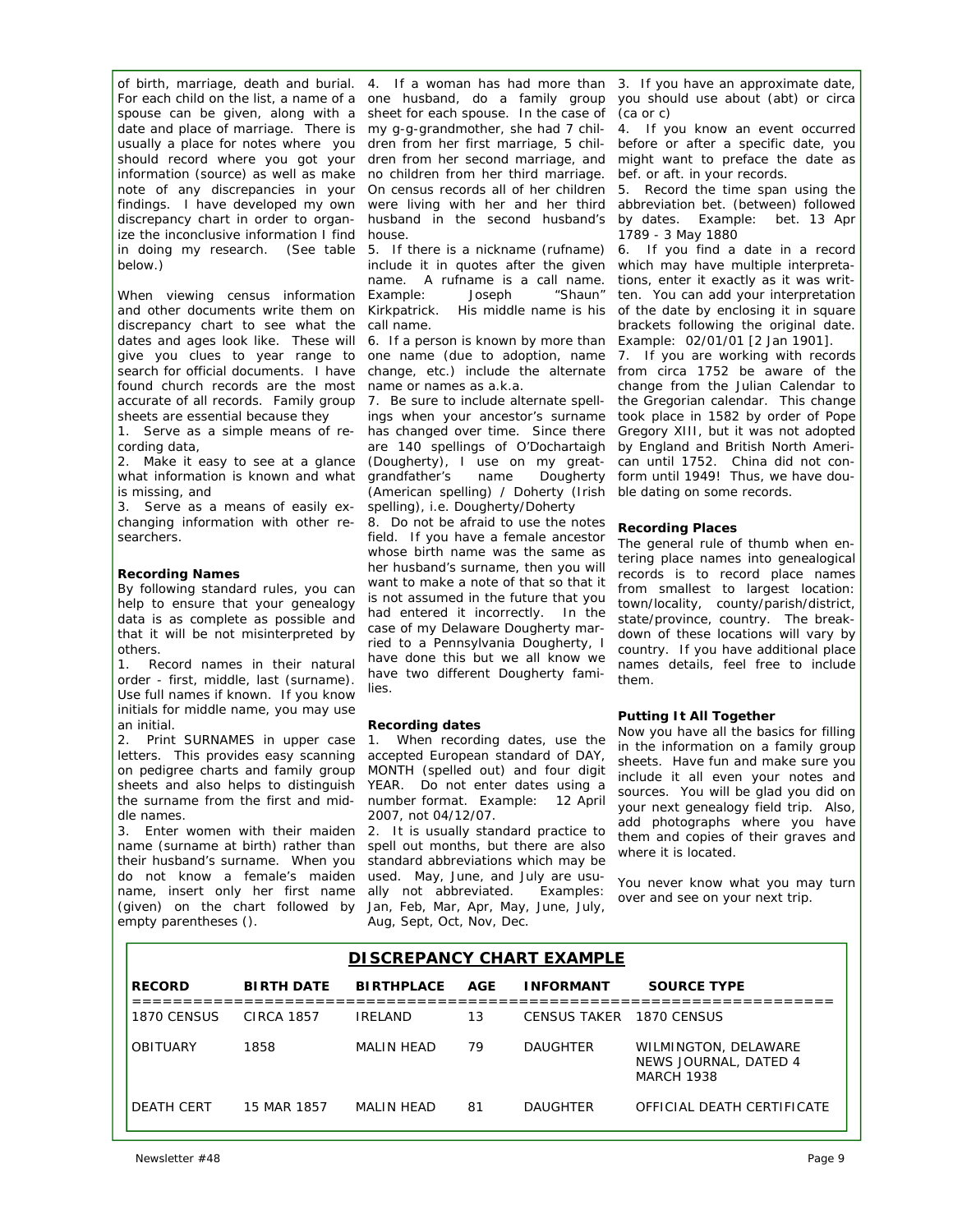# *SIX DAYS IN KOREA*

*Following the American Civil War, in May of 1866, the first day of remembrance for those who died on the field of battle was held in a small New York town. In 1882, the name, "Memorial Day," was first coined as the concept spread across the country; but it was not until 1971 that the last Monday in May became a national holiday.* 

*The following article, written and submitted by Hu Daughtry, of Georgia, is published here not only as a memorial to a lost uncle, but as a remembrance of all who answered their country's call and paid the ultimate sacrifice.* 



**WALTER HOWARD DAUGHTRY (1928-1951)** 

Walter Howard Daughtry began his brief sojourn in life on July  $4<sup>th</sup>$ , Independence Day of 1928. He was the youngest of a trio of children born to Roy and Ida Bowen Daughtry. Shortly before his first Christmas on Earth, several of the local banks began to crash. Hence, Howard was a product of "hard times." History tells us that several months later, the stock market also would come tumbling down. The Great Depression had arrived. It would attack Candler County, Georgia with the same ferocity with which it would hit the rest of America. It played no favorites; all suffered immensely.

Unfortunately, that wasn't all that happened during little Howard's first twelve months of existence. During the autumn of 1928, a storm of titanic proportions would also invade rural Candler. Large quantities of corn, cotton, and tobacco were virtually annihilated in the fields. Just a few months into 1929, a feral tornado would also strike the tiny township of Metter. Consequently, several Metterites would meet and follow Death to early graves. So, the elements of Nature were, indeed, less than kind to the citizens

ing of it. Perhaps, in a strange sort Manila in his jeep. Hubert was also of Candler during the earliest model months of the abbreviated life of Walter Howard Daughtry! However, in his infancy, he knew nothof way, it was a foreboding of what would befall him during the earliest years of his adulthood!

While still a grammar school student, young Howard managed to quietly achieve a significant degree of fame when he rescued a severely handicapped neighbor from his burning residence. Hence, he was a hero long before his country called him to war.

He also flirted with death as a young teen. While participating in "a rat-killing," he was attacked by one of the crazed rodents. There was also a chance that some of the fleas who resided on the group of "evicted rodents" may have bitten him. In time, he would develop the malady known as typhus. Typhus is sometimes fatal, but Howard's immune system was "equal to the task." Furthermore, there are other stories from members of his immediate family which tell us that he was, without a doubt, "as tough as cow hide!"

In 1946, he graduated from Old Metter High School. A few months later, his older brother, Hubert, arrived home from his tour of duty in Southeast Asia. Hubert was an MP (military policeman) who spent a substantial portion of his 23 months in service in Manila. Manila, sometimes known as "The Pearl of the Orient," was perhaps the secondmost-destroyed city on earth during that world-wide conflict which raged from 1941 until 1945. Armed with his M-1 Carbine and his Colt .45,

1911, semi-automatic (handgun), he was a rathertempting target for Japanese snipers as he patrolled the streets of present when General Yamoshito was executed for war-crimes against "The People of the Philippines." Additionally, he was there on July 4, 1946, when The Philippines obtained their independence. During his military service, he was a part of many occurrences which would later become events of major historical significance!

In 1950, Howard was a junior at Georgia Southern College. His ambition was to become an industrial arts instructor. He had a steady girlfriend, who would soon become his fiancée shortly before he entered military service. Without a doubt, they were very much in love! All who knew them could tell.

For financial reasons, he decided to stay out of school for a couple of quarters to help his father with the farm work. Consequently, he was drafted into the United States Army. Shortly before Christmas of 1950, he shipped out to Fort Jackson, South Carolina for basic training. In my mind, I can picture him listening to Patti Page "croon out" the lyrics to "The Tennessee Waltz" during his final days as a civilian. Perhaps it may even have been "their song?" Although probably not in a very festive, holiday mood, I'm sure that he heard tunes which were native to the Christmas Season as well.

He arrived in that faraway and hostile land known as Korea in lateMay of 1951. Less than a week later, he would be dead. His letters tell us that it rained on each of the six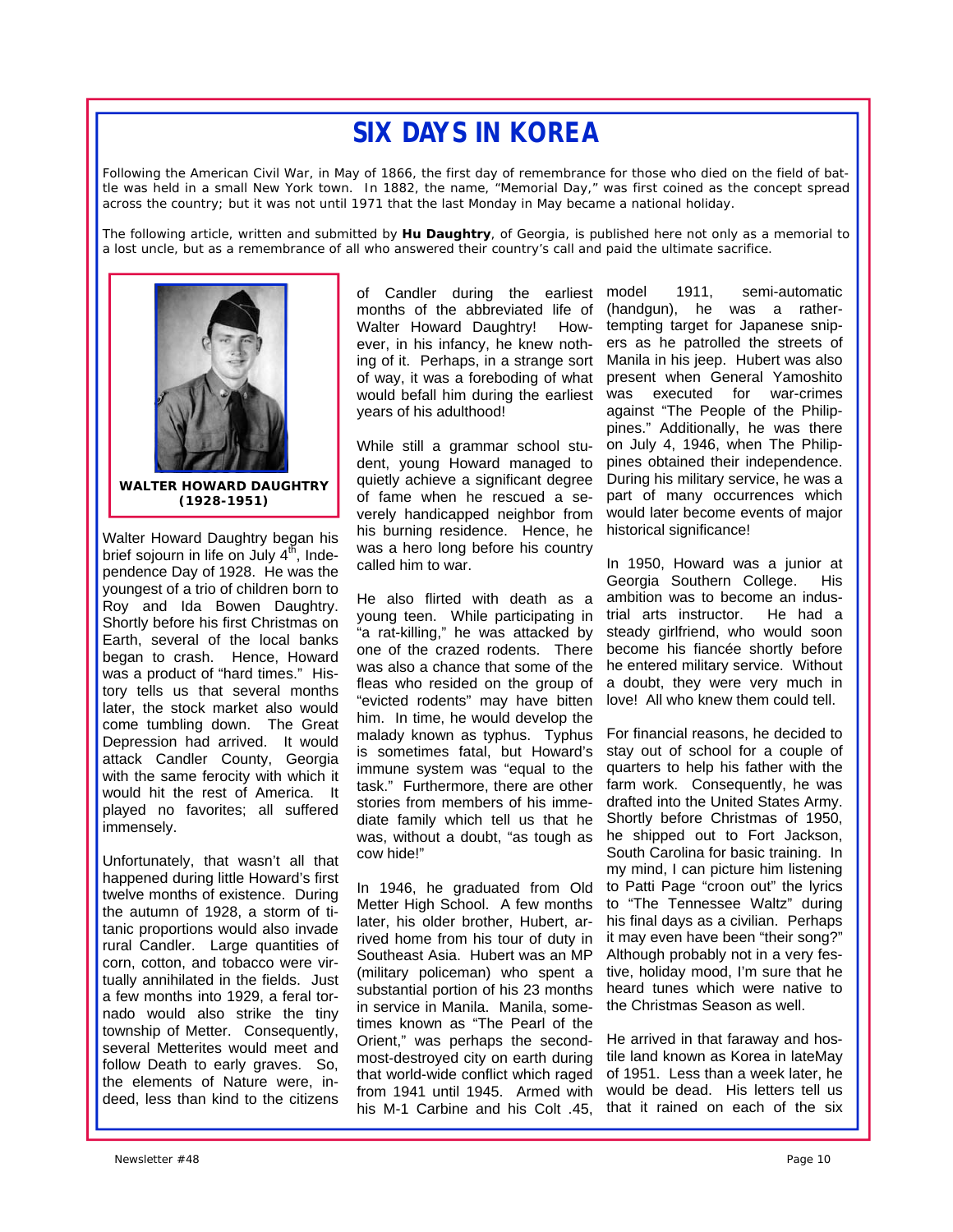

days that he spent in that Godforsaken place known as North Korea. In fact, I read them all again not so very long ago. They were not "happy letters" by any stretch of the imagination. I believe he had a premonition that he would not be leaving Korea alive.

The lieutenant, in charge of his squad, related to my dad that he was killed instantly. A Chinese sniper "took him out" from perhaps as far as one mile away. Red China sent over a million soldiers into Korea for the purpose of facilitating the flow of Communism into this tiny, weak, and divided nation. One of them killed my uncle. He may have been the first in his squadron to die. Since he was a handsome specimen of manhood, he was chosen to be The BAR (Browning Automatic Rifle) Man for his squadron. The BAR Man was always the very first target for the North Koreans/Chinese to go after. By far, he was the most dangerous threat to them and their Communist Regime!

This all happened near an obscure little village in North Korea known as Kotan. It was located just north of that perilous and infamous 38<sup>th</sup> Parallel. During the 37 months (in) which "That Forgotten War" raged, over 50,000 Americans perished. Walter Howard Daughtry was one of them. His premature date of death was June 3, 1951. I was not scheduled to enter the land of the living until nearly six years later. Sheriff Fred Wallace and one of Howard's uncles, E. A. (Pat) Patterson, Sr., were drafted to come out to what had once been his residence and inform his parents of his unfortunate fate. I believe that Nat King Cole's famous hit "Too Young" was at number one during this time. Yes, without a doubt, he was much too young to leave this world. It was indeed, an appropriate tune, for the very worst of times.

The Book of Ecclesiastes speaks of the many inequalities of life. This was, without a doubt, one of them. He only received less than 1/3 of his allotted three score and ten years on earth. What did he do to deserve this cruel and harsh punishment? It seems that some things will forever remain inscrutable.

Walter Howard Daughtry was buried at Lake Cemetery in mid-autumn of 1951. I believe that the exact date may have been the  $4<sup>th</sup>$  of November. The Angel of Death had come for him over five months earlier. My parents, who were newlyweds of less than three months, had come down from their schooling at The University of Georgia to attend the funeral. He was buried not-so-far from a busy highway.

Just the other day, I planted a triad of miniature versions of "Old Glory" around his grave. I want all who pass along that busy highway to know that he died for his country. If not for old warriors such as my uncle, perhaps we might not even possess the right to go and come as we please on the many highways and byways of our great nation. Perhaps we should all pause and think on that … for a spell.

The old house where he once lived is filled with mementoes of him. There are at least eight pictures of him staring down at me as I attempt to finish this brief sketch of his abbreviated life. In the front room is an important and official-looking document signed by President Truman. It tells all who bother to read it that he died for his country. However, I con-

sider it a very generic and superficial piece of paper. It tells us nothing of the life and times of Walter Howard Daughtry. It merely states the circumstances of his untimely death.

His Purple Heart is here… somewhere. I have it safely tucked away in some clandestine location. It seems that his loved ones were forced to make an unconditional trade. In exchange for Howard, they received one Purple Heart and many broken hearts. But in spite of all of this, they still had their memories. That much, I am sure of.

Although I never actually met him, I feel as if I knew him…perhaps in another time and place. That is why I feel compelled to finish his story. To not do so would be an act of flagrant disrespect towards my late uncle. I simply cannot allow myself to do that.

Quite recently, I contacted our Congressman in a very-belated attempt to procure the many medals, honors, etc. which he purchased with his life. There may have been as many as ten. Several are even from the government of that faraway land known as Korea.

On the fourth Monday in May, I plan to return to Lake Cemetery and visit with my uncle once again. I shall tell him that he's not just another forgotten hero of "That Forgotten War Against Communism." All who read these written<br>words will know of him He shall words will know of him. live on forever within the confines of these pages. That much, I am sure of!



*[Hu Daughtry is the author of Confederate Tales of Candler and Connected Counties.]*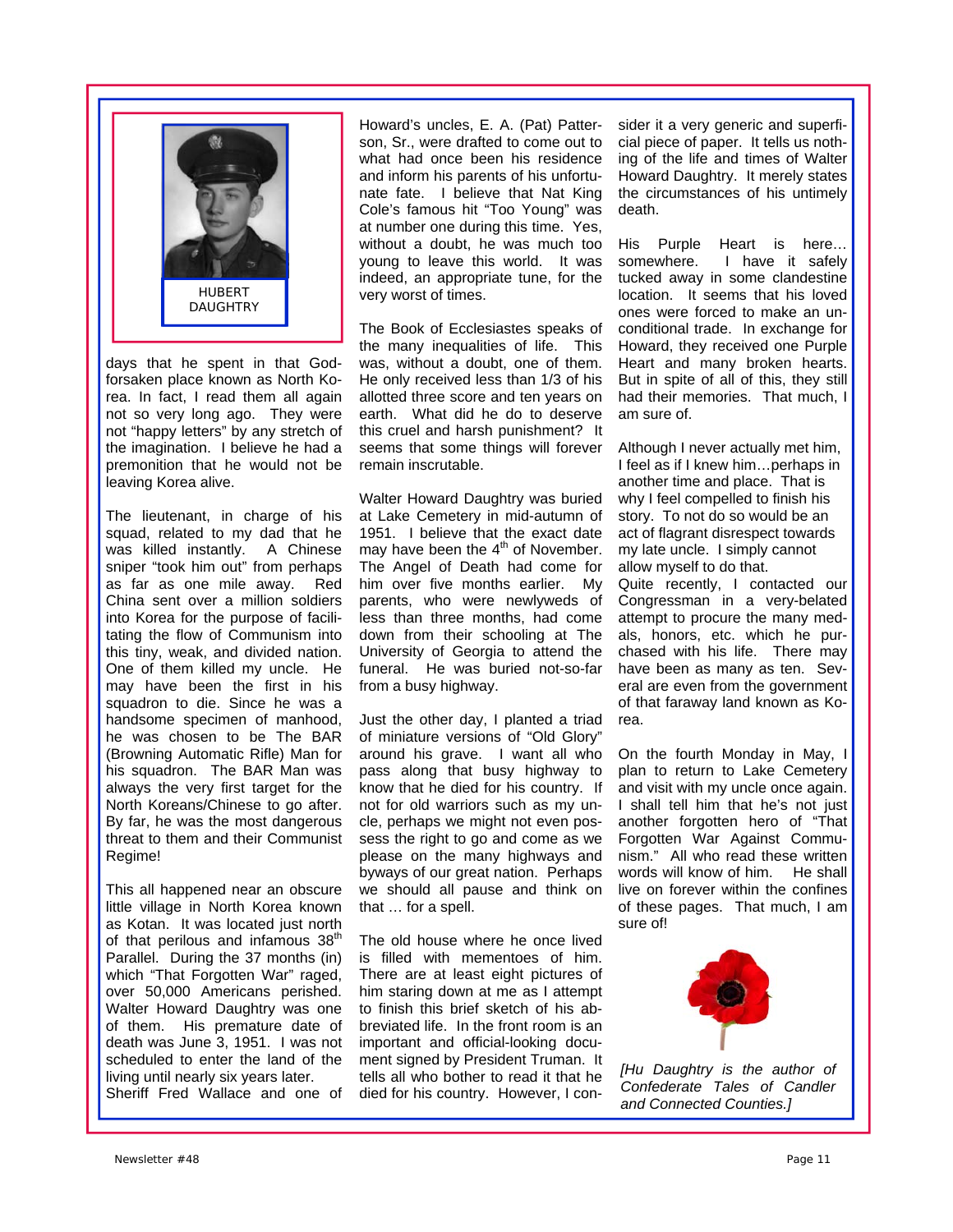

Last issue we were looking forward to St Patrick's Day. Now, Easter has come and gone. And, Easter always raises for me the question of the calendar. This year the Orthodox Churches celebrated Easter on the same day as the Western world. Both East and West mark Easter as the first Sunday after the first full moon after the Spring Equinox. The trouble is that it was a Roman pope who reformed the calendar in 1582 and his authority was not recognised in a large part of Christendom. That decree must have taken a great deal of personal courage on Gregory's part, and considerable confidence in his astronomers. It was not just a question of deciding that the day following 4 October that year would not be the fifth but the fifteenth. Immediately the Gregorian calendar jumped ten days ahead of the Julian calendar, which was still in use among the Orthodox and the Protestant churches. But the reform also meant that 1700, 1800, and 1900 would not be leap years. It is only every four centuries that the turn of the century is a leap year. As a result, the calendars now differ by thirteen days. The Protestant world eventually adopted the Gregorian calendar but the Orthodox churches still use the Julian calendar for liturgical purposes which sets the date of the "Spring" equinox as 22 March even if the sun does not rise due east that day.

It is a remarkable thing that the seasons in the southern hemisphere are out of kilter with the north, and for us the sun travels our northern sky; but between tember the sun rises north of Eventually the whole of Christen-

date. It is nearly six hours later as we move from year to year. That extra day in February, practically every four years, brings the date of the equinox almost back on track with the Gregorian calendar.

The time of Easter

was associated with the Jewish with a high forehead worn by the Passover and the Hebrew calen- druids, but the Roman tonsure dar was based on the moon. If was the one I associate with spring seemed late coming, as it Friar Tuck. Patrick might have would about every four years, then the appropriate month was simply repeated by decree. But Columcille were ever Roman each month actually began when Catholics in the modern sense. If the new moon was first observed in the western sky at sunset. I think it is marvellous that we see that same moon behaving in the same way whether we live in the north or the south. Of course, I live in a different time zone from most of our readers. Not only am I outside in my shirtsleeves looking at the Easter moon of an evening when my American and European cousins are in the depths of winter but they are tucked in their beds or else thinking of retiring on the previous day.

each day anticlockwise through moon did not occur between the the equinoxes in March and Sep-according to the Julian calendar. It came to me only last year as I watched the moon moving further east of an evening and growing in size, that this is really how the date of Easter is set. See the sun rise due east in March. Wait for the next full moon then the following Sunday is Easter. This year that full actual equinox and 22 March

east (and sets north of west) for dom had agreed on the same all of us. For the remainder of formula for fixing the date of the year the sun rises south of Easter, but then it was realised east. But the time of the actual that the calendar was out of equinox is not simply on a fixed synch with the seasons. It took a

courageous pope to reform the calendar

Long before the Gregorian reform of the calendar, the council of

Whitby seems to have settled two main points of difference between the Celtic church and the Roman church – the time of Easter and the hairstyle of monks. The Celts used the tonsure

been a native of Roman Britain but I think that neither he nor you want to see one difference between the Roman church and that of the Celts, look at the ruins at Clonmacnoise or even Monasterboice and compare them with Mellifont. One glance at Mellifont shows the influence of the Roman Benedict. All is order and regimentation even in the layout of the buildings. Did the Council of Whitby put an end to the delightful chaos of the Celts?

Somewhere in our blood,<br>There's an Irish tune

playing.<br>Embracing both<br>sorrow and joy,

It echoes up from our<br>ancestral past.

 $\sim$  Author Unknown  $\sim$ 



*THE MUSINGS OF DENIS FROM DOWN UNDER*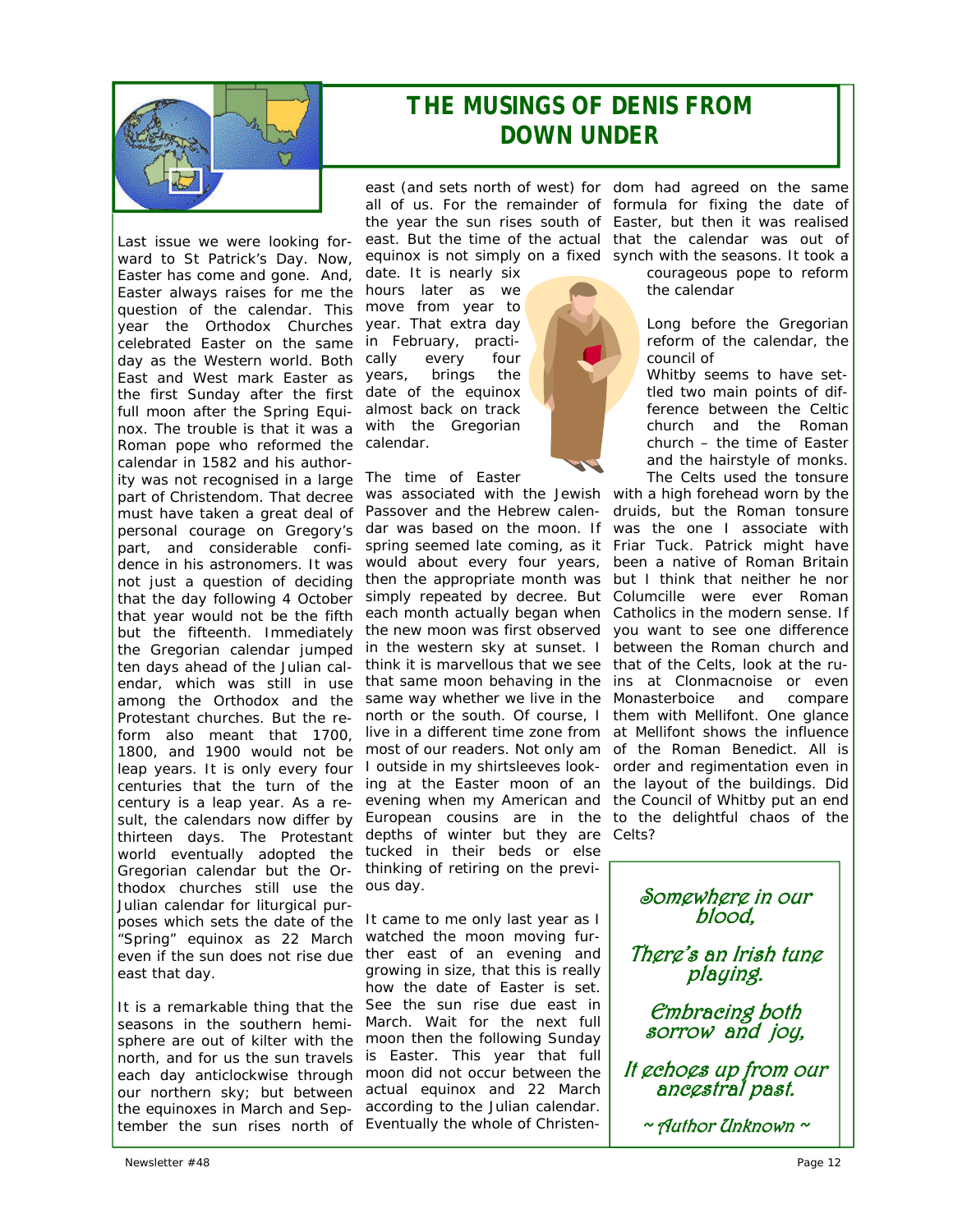## *A DOHERTY IN FINLAND*

*(Impressions of Finland in the Sixties)* 

*Written and Submitted by Gillian Häkli (Family Group #1099) of Espoo, Finland (See map on page 10)* 

came about and to share my She had no English and I no Finadopted country.

but that is a very grand term for a I got the message. foot-loose graduate fresh out of university whose only experience I was met at Joensuu station by stop on my travels round the Greece, then India, then …

Despite my global intentions, I didn't come to Finland completely ignorant of the country. Before we language. One afternoon of the course was devoted to our particular country, in my case, Finland. This was a fascinating source of useful information such Karenina. as taking an uneven number of flowers when invited to someone's home, taking *pulla [a type of sweet bun]* first at the coffee table even though the cake looked so much more delicious, and finishing your cup of coffee at the same time as everyone else so that another round could be poured, One important thing, however, we were not told, namely, that in Finland nobody is embarrassed by silence, in other words, speech is silver, silence is golden.

We Dohertys have made our Which brings me to my first mem- It was a long way from the neat homes all over the world but, to ory - the night train from Helsinki English house on the neat English my knowledge, I'm the only one to Joensuu. Sharing my cabin road I'd left behind in Worthing, to have done so in Finland. And were two ladies, one of whom Sussex! even then, my surname is no wisely went to bed pronto. The longer Doherty, but Häkli. My other was slower off the mark, so My bedroom was at the front of friend Denis from Down Under has I tried to engage her in small-talk the house overlooking the sawmill persuaded me to tell you how that – the polite thing to do, I thought! yard so it was filled with the excitmemories of my first years in my nish, but I did have a dictionary I arrived in Finland from England luckily forgotten how long this quo too much. The family went at the beginning of September effort lasted but I do remember out of their way to make me feel 1961 as a British Council teacher that it ended with my poor victim at home and gradually my new assigned to the Finnish-British taking the dictionary, and leafing life began to achieve some kind of Society in Joensuu, a small town through it until she found the normality. in eastern Finland. I say 'teacher' magic words – "good" and "night". and slowly and painfully did my best to make conversation. I've otherwise, didn't upset the *status* 

of teaching until then had been at the manager of the local sawmill those days there was only one the receiving end. I had no inten- and his wife, Eino and Annikki bridge, so you either had to go a tion of staying longer than a year: Aro, with whom I was to stay for long way round by road or take a Finland was to be but the first the first few weeks. An indelible short cut across the river. To do world. Next on my itinerary was vast yard of the sawmill, stacked you simply went down to the waleft England, the British Council since, whenever I smell freshly foot, which was straightforward gave us teachers, who were going sawn logs I'm back at the sawmill enough until the ice began to all over the world, a crash course on my first sunny morning in break up in spring. Then you had in teaching English as a foreign Joensuu. Eventually the car drew memory is of driving through the this when the water wasn't frozen, with piles of sawn timber as far as ter's edge and either asked the the eye could see. More than the boatman to row you across or, if sight of all that wood, however, he was on the other side, waved was the fragrance that left a last-at him to show you were waiting. ing impression on me, and, ever In winter, you crossed the ice on up at the steps of an elegant wooden house, *Penttilä*, that, to down the river once the ice my eyes, looked as if it had come straight out of the pages of Anna



ing new woody smell. I horrified Mrs Aro by sleeping with the bedroom window open at night but,

Certain things, though, never lost their glamour, for instance, crossing the river to reach the town. In to manoeuvre carefully round the huge piles of logs waiting to float melted. Sad to say, there is now a second bridge, and the sawmill, including the beautiful old house, has been demolished.

Traffic in general was a new experience, simply because there was so little of it. One of my favourite memories is of the day two doctors took me to Petkeljärvi *[near the Russian border]* - now a national park – to grill sausages over a campfire and see the Second World War trenches. In those days, the road wasn't paved but twisted and turned, winding its way through thick forest. Before *(Continued on page 14)*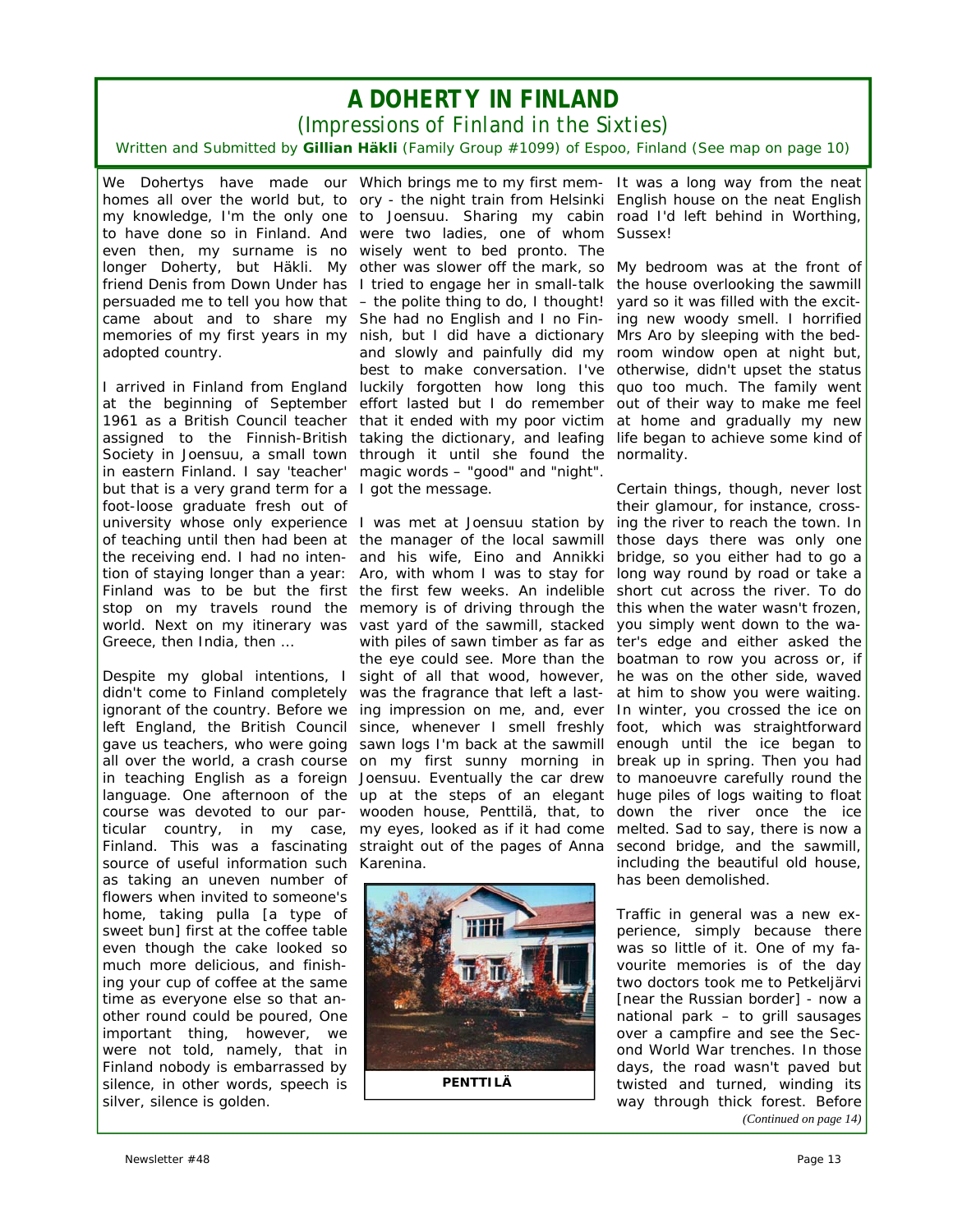word, isn't the road busy today!"

homes. I would cycle busily all way you think. over Joensuu, drink endless cups and silence silver.

since demolished, at 4 in the af-ing drastically. ternoon. The first three hours joined by Mrs Suhonen's friend, a us and our children. For me there was keeping up with the two of other women. them as they downed brandy after last all evening.

*[The mine closed in 1989.]* 

long, a lorry came towards us; it Linnala, the representative of the horror when I discovered that aroused no interest. After some local Finnish-British society, who every other woman, without extime, another lorry appeared: that handed me my list of pupils and ception, was wearing black! was too much and, to my huge went through the names with me, amusement, one doctor turned to telling me who the people were But that's not the end of the story. the other with the comment: "My and what kind of jobs they did. The following year, much wiser, I My actual teaching experience the eye and said "And he's a So what happened? It was the wasn't all that onerous for a Do- bachelor". I vowed that this Aulis only black dress in the room; sudherty blessed with the gift of the Häkli at least was someone I was denly colours were 'in'. Happily gab, as it mainly involved making not going to like. Well, you all I've forgotten what happened the conversation with people in their know that life never turns out the next year! Second on the list was Aulis Häkli. wore a brand new black dress Mr Linnala looked me straight in bought specially for the occasion.

of coffee, and try to prove that, in And so, to cut a long story short, milk from the company farm. This fact, it is speech that is golden the following year I began my sec- used to be delivered to our doors One of my pupils who certainly ern Finland. Despite all the ups it was sometimes frozen solid. I understood the meaning of golden and downs of that role, I'll always still have the cans, with Häkli writspeech was Mrs Suhonen, a den- be grateful for the insider view it ten on the lid in red nail varnish, tist, larger than life both physically gave me of life in a close-knit Fin- though nowadays they're used for and mentally. I would go to her nish industrial community at a berries, wild berries we pick, not rambling, wooden house, long time when the country was chang-milk. ond life in Finland – as Mrs Häkli - on the back of a tractor in cans in a remote mining town in east-marked with our names. In winter

were spent teaching three of her Life revolved around the com-there were other advantages to six children – in turn. Then we'd pany: we lived in company living in such a small town. One all gather around the enormous houses, socialised and/or worked that I particularly like to rememkitchen table for supper, which with company people, and went to ber was our local shop, Kontquickly explained Mrs Suhonen's the company doctor. This had its kanen, who would deliver, free of ample proportions. Supper was good and bad sides, with the for-charge, at any time of the day. On followed by her lesson. For this, mer far outweighing the latter. one occasion when starting to she and I would go to a private The company looked after us well, bake *pulla*, I realised I'd run out of sauna in one of Joensuu's hotels. so it was in a sense a fairly cush- yeast so I phoned Kontkanen. -First we'd have the sauna – so far ioned life, and very few of the Yes, of course, no trouble, it'll be so good. Then we'd have the ac- wives worked, which meant there round in a minute. And it was. A tual lesson, for which we were was always plenty of company for single packet of yeast!! retired lady doctor. All I had to do was the added advantage of being But that was nothing compared to was chatter away in English with a foreigner, which allowed me to the time we lost Liisa's *tutti* these delightful ladies, really not get away with social gaffs that *[pacifier]*. And Liisa could not go very irksome; what was difficult would have been a disaster for to sleep at night without her *tutti*.

brandy. It was only several les- Take the New Year reception at Eventually, in sheer desperation, sons and bad headaches later that the club house, for example, the with midnight approaching, I I realised I didn't have to keep up main social event of the year. My drove to the pharmacy. In those and that Mrs Suhonen was per-first New Year was to be my intro-days the pharmacist lived over his fectly happy if I made one brandy duction to everyone who was any- shop. In some trepidation I rang My teaching duties weren't con- obviously pregnant. Wanting to do door, explained my plight, apolofined to Joensuu, however, and things correctly, I asked Aulis gising for it not being a real emeronce a week, I'd catch a bus to what I should wear. (Whoever gency. "Well, if that isn't an emer-Outokumpu, a copper-mining asked her husband what she gency, I don't know what is," he town about 50 kilometres away. should wear!) Oh, just something said, and fetched me a selection On my first visit I was met by Mr dress. So I wore that. Imagine my one in Outokumpu and I was his doorbell and, when a very pretty nervous; I was also very sleepy pharmacist came to the smart, he said. I had precisely one of *tutti*s to choose from. smart garment - a pink maternity

Among the numerous perks was

As well as the company perks,

We tried every trick in the book to get her to sleep - to no avail.

*(Continued on page 15)*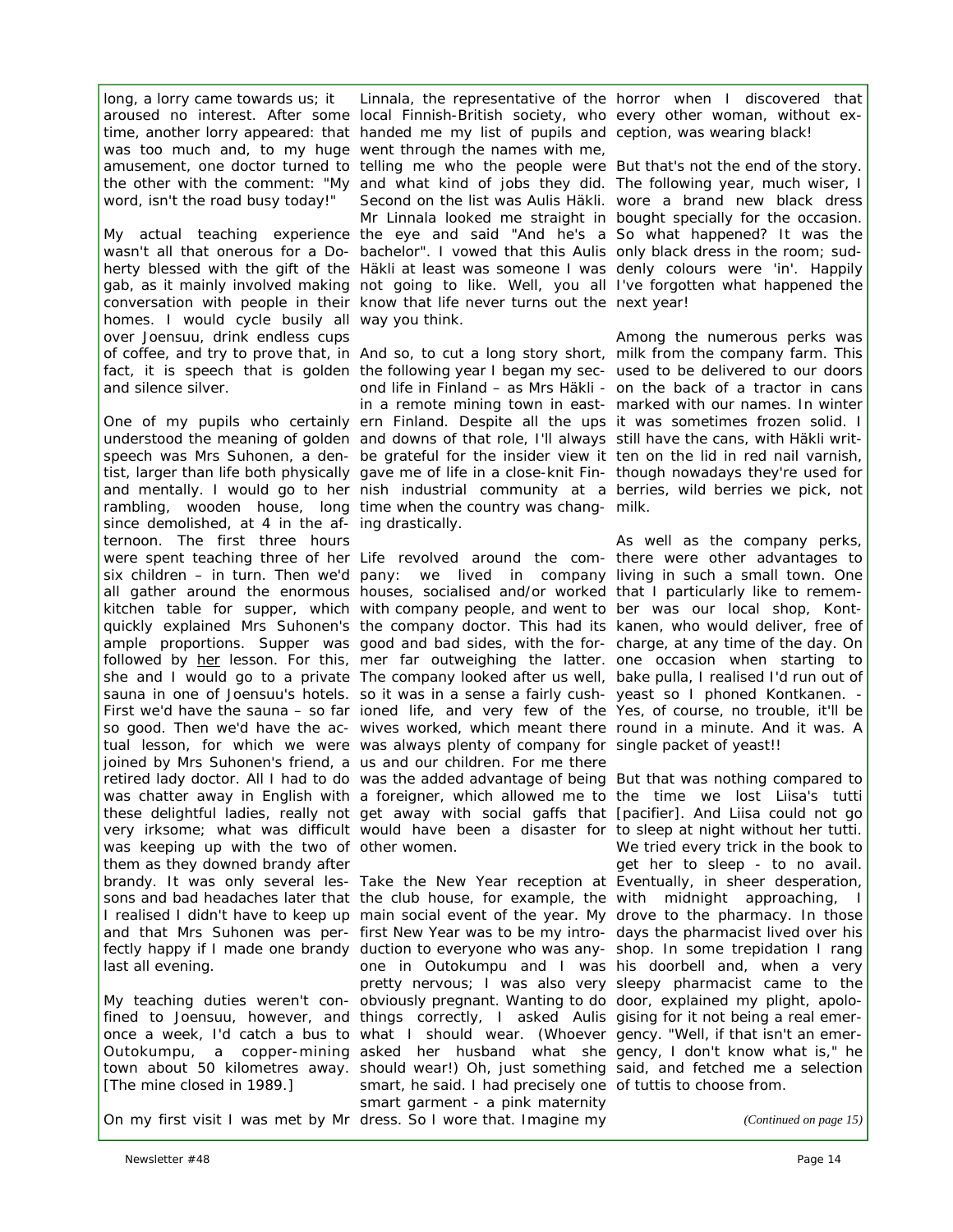But the biggest advantage of all from my point of view was the location of our house – on a quiet road at the edge of the forest opposite the Romppanen family. Mr Romppanen was a mine foreman, and his wife, Saimi, a lovely, comfortable woman with a great store of wisdom and wonderful sense of humour, who became a fairy godmother to me and our children. Not only was she always ready to baby sit but she taught me practically everything I needed to know about coping with daily life in a small town far from home. One of my fondest memories is of Saimi and my mother, without a word of any language in common, sitting together in the Romppanen kitchen, perfectly at ease with each other. Both Saimi and her husband died some time back but whenever I think of Outokumpu, I think of them and thank them for opening a window on a Finland I would certainly not have seen otherwise and that, for good or bad, has now gone for ever.





*The Ladye of Lee* 

*There's a being bright, whose beams Light my days and gild my dreams, Till my life all sunshine seems - 'tis the ladye of Lee.* 

*Oh! the joy that Beauty brings, While her merry laughter rings, And her voice of silver sings how she loves but me!* 

*There's grace in every limb, There's a charm in every whim, And the diamond cannot dim the dazzling of her e'e.* 

*There's a light amid The lustre of her lid, That from the crowd is hidand only I can see.* 



*Tis the glance by which is shown That she loves but me alone; That she is all mine own this ladye of Lee.* 

*Then say, can it be wrong, If the burden of my song Be, how fondly I'll belong to this ladye of Lee!* 

*(Written by Rev. Francis Mahony, 1803-1866, native of Cork.)* 

*An original watercolor by Anne Daugherty of Kentucky. Her lovely subject is Anne's granddaughter, London Lee.*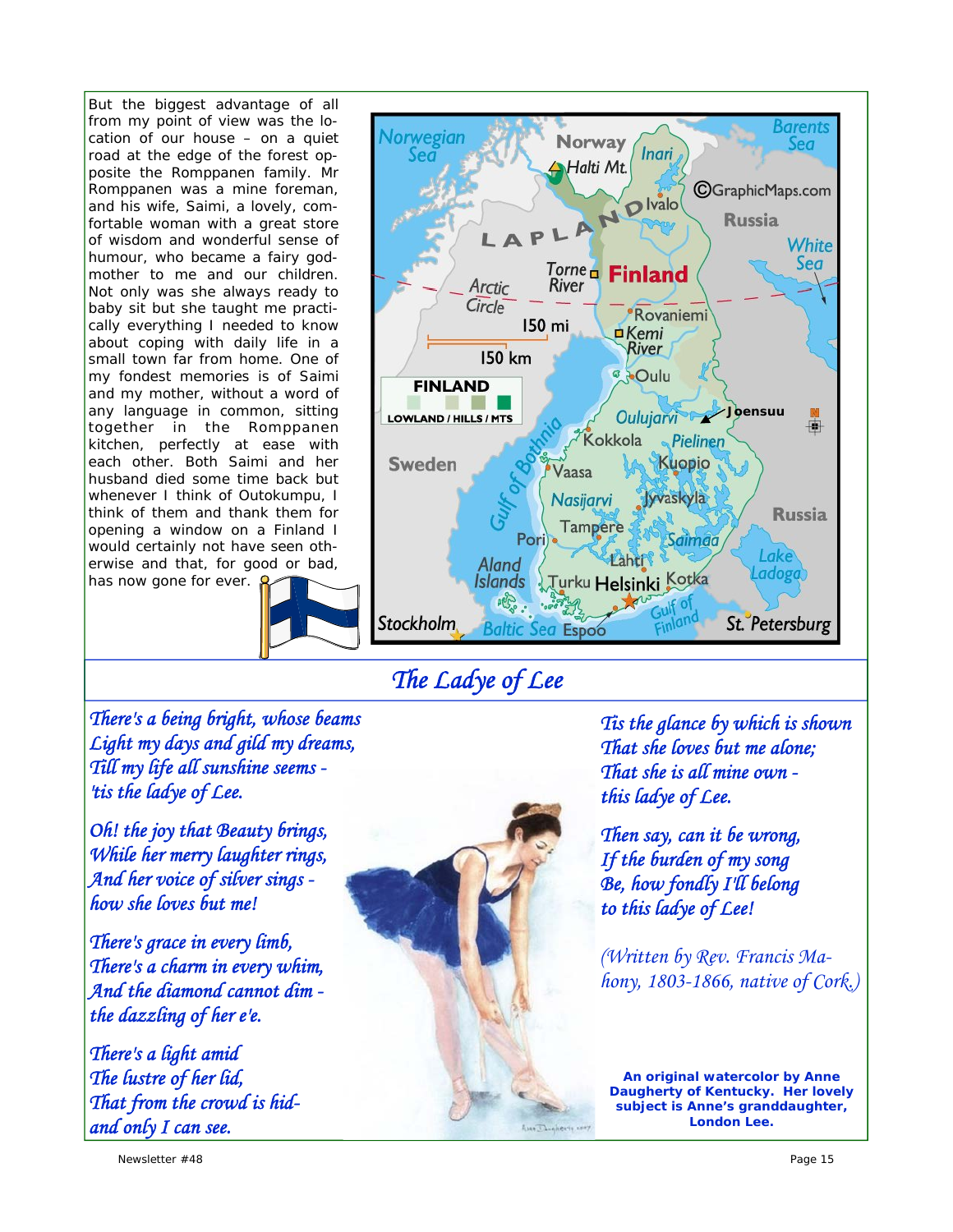## *JOHN DOUGHERTY Jolly Irishman of Carlisle, Kentucky*

*[The following was written and submitted by Judy Warner (Family Group #506) of Santa Cruz, California. Although this John Dougherty is not part of her family group, Judy "just liked the guy." She continued, "Pieces of the story are scattered in "The History of Bourbon, Scott, Harrison, and Nicholas Counties, Kentucky," edited by William Henry Perrin and published in 1882. Organized in 1799, Nicholas County was formed from parts of Mason and Bourbon Counties, and the rapid development of the city of Carlisle as its county seat and vibrant population center made it a fine place for an entrepreneurial fellow like John Dougherty to make his mark.]* 

*jolliest Irishman who ever lived, came here from Flemingsburg…"* 

So begins the story of a motherless Irish lad, who sailed to America in 1811 to join his father and learn how to make hats. John's father, James Dougherty, Sr., left Ireland some years before, leaving his son with "a good Presbyterian family." The elder Dougherty, a hatter, worked in a shop in Newark, New Jersey, and there, young John began learning the trade that would help him become one of Carlisle's most successful and prominent citizens. In the same hat shop, John became friends with Thomas Hadden, another ap-In 1833, the Asiatic cholera epiprentice, who would become his demic hit Carlisle, killing many, life-long friend, business partner, including Dougherty's friend and and fellow adventurer.

When the boys became of age in Great Leonid Meteor Shower 1817, they struck out together to find their fortune in Kentucky, a place that seemed enticing, ro-the world was near" spread mantic, and bursting with opportunities. Their journey took them however, responded by forming a down the Ohio River to Maysville, new partnership and opening a dry then inland to Flemingsburg, goods store. where John found a job and parted company with Thomas, who con-A decade later, Dougherty made tinued on to Lexington. Within a out a will, kissed his wife goodbye, couple of years, John and Thomas and returned to Ireland for a both moved to Carlisle, enthusias-three-month visit in the company tically bought out the resident hat of William McDonald, a Scotsman. maker, and opened their own shop When or where he acquired a wife in an alley at the rear of Lot 19 on is not part of the story; however, Main Street, which was located the 1850 Census reported her directly across from the town name as Rebecca. In addition, square.

Carlisle, in the center of the erty and Rebecca Smedley dated county, attracted travelers from 23 October 1822. the old Maysville Road. They

*"In 1819, John Dougherty, the*  active in the community, and was final accomplishments was to build elected repeatedly as a town trustee. By 1823, Dougherty became posit bank in Carlisle, with a stone both traveling salesman and regional marketing executive, traveling on the Licking and Ohio Rivers *[See photo at left.]*  on a flat boat purchased for each trip and a cargo of surplus hats John Dougherty died August 5, and other goods, such as bacon, flour, and whiskey. Following each cemetery" by the Masonic fraterrun, he earned extra profit by selling the boat. At the end of one A report says there were two such trading expedition, Dougherty took the Mississippi River to Arch and Master Masons in the New Orleans, boarded a schooner, line. The Widow Dougherty had and returned home to Carlisle via the remains of Thomas Hadden a side trip to Havana and New moved from the "old cemetery" York.

> partner, Thomas Hadden. Many correlated the disease with the (shooting stars) on November 13<sup>th</sup> of that year. Fear that "the end of throughout town. Dougherty,

> there is a marriage record in Nicholas County for John Dough-

needed hats, and the company of While Dougherty was in Ireland, Dougherty & Hadden provided his friends in Carlisle changed the them. In time Hadden handled name of the Nicholas Lodge No. most of the manufacturing while 65, of Free and Accepted Masons, Dougherty honed his business to the Dougherty Masonic Lodge, skills. Dougherty also became in his honor. One of Dougherty's

a "banking house," the first devault, store room, offices, and a Masonic lodge on the third floor.

1860 and was buried in the "new nity. His funeral was impressive. bands of music and 200 Royal and placed next to her husband. The monument holds this inscription:

*'Here, side by side, repose the remains Of two who in life were friends, partners in Business and companions in social life. In death they are not divided.'*



**THE DOUGHERTY BUILDING**  (Circa 1850) Main Street, Carlisle, Kentucky *(Photo from http://www.carlislenicholascounty.org/tours/ walking/11.htm)*

*[Editor's Note: The Dougherty Masonic Lodge is still active and presently located at 105 Locust Street, Carlisle, Kentucky.]*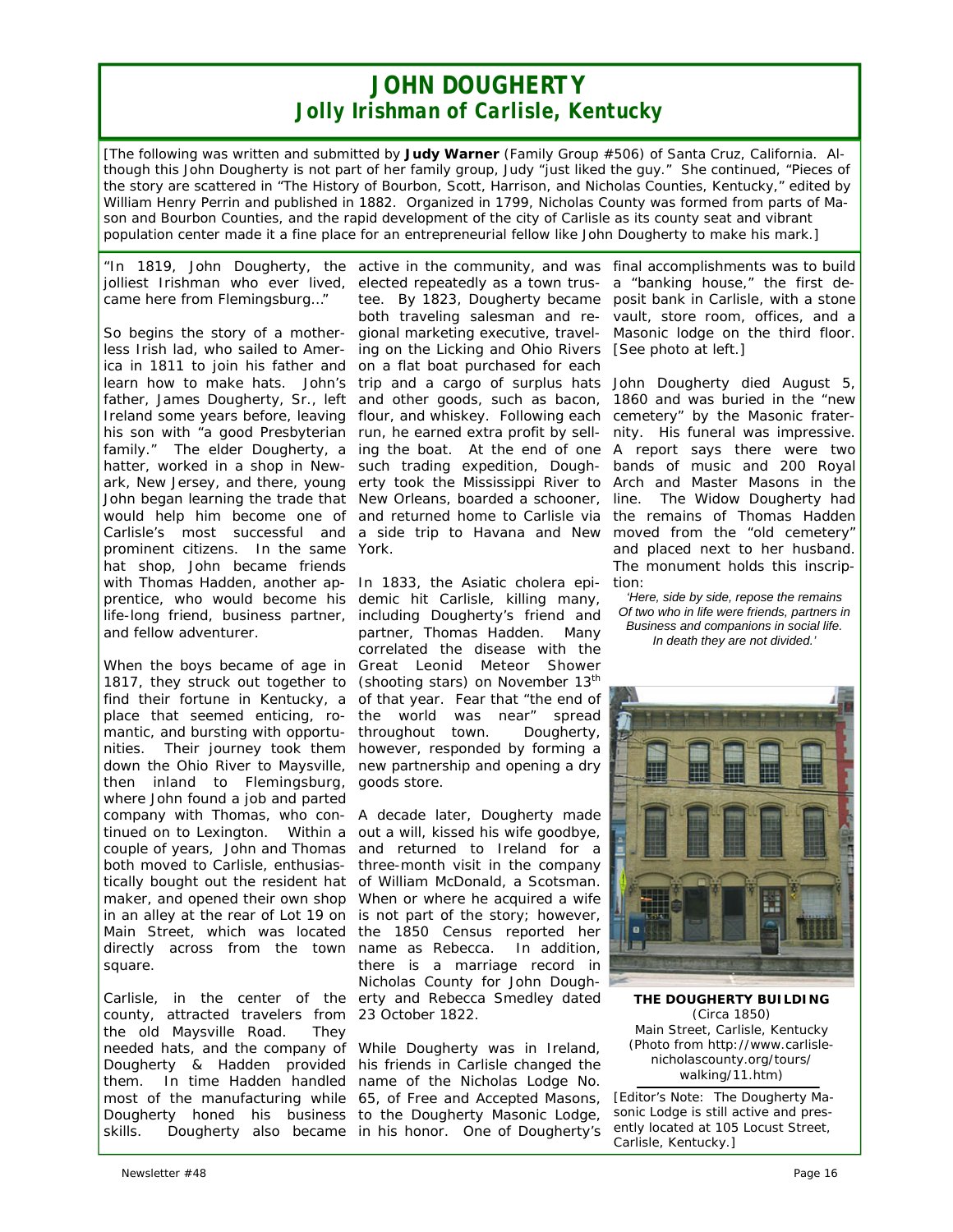# *DUNWILEY FORT HITS THE HEADLINES*

*The following article, written by Pat Holland, and photo appeared in Finn Valley Voice, 4th April 2007, Volume 3, Issue Number 76 on page 1 (www. FinnValleyVoice.com). Liam McNulty brought the article to the attention of his cousin, Denis Matthews, who passed it along to us. For more information about the fort, the reader is referred to the March issue of Ár nDúthcas, page 7.* 

## *New research on Dunwiley Fort and its remarkable history by the O'Doherty clan, by Dr. Brian Lacey, and the genetics department of Trinity College under Professor Dan Bradley.*

One of the Finn Valley's hidden treasures, Dunwiley Fort, is hitting the headlines on Highland Radio and in local press this week.

The massive three-ring fort just outside Stranorlar assumes fresh importance in the wake of new research by the O'Doherty clan, by Dr. Brian Lacey, and the genetics department of Trinity College under Professor Dan Bradley. There is also a new breed of tourist/visitor out there who should be tempted to include the fort in their itinerary.



The new research pinpoints the fort as the stronghold of the

O'Dohertys, who held sway in the Finn Valley in the early mediaeval period before their conquest of Inishowen. There is also strong evidence that it was the base of a Viking king, Eigan Dansk, who ruled Dunwiley before his death at the Battle of Clontarf.

But the great talking point about Dunwiley Fort is the herringbone-fashion stone wall which supports its outer ring. The over-and-back structure is not found in any other fort, and it is the only one of its kind on earth.

Herringbone building, in which the stones or bricks are placed in alternating diagonal rows for strength, was used in Roman times and later by the Normans in churches and castles. But dry-stone herringbone structures are far rarer. The only similar structures in the British Isles date from the era of King Arthur, and it is believed that the technique came from Crete, where Cornwall had trade links in the Arthurian period.

Dunwiley Fort lies on private lands, and agreement would have to be reached with the landowners before any tourist venture could be based there. It is important tourism and development agencies should work closely with the landowners and bring the fort to a wider audience.

# *NOTICE TO ALL O'DOCHARTAIGH CLANN MEMBERS:*

**The association wishes to make contact with all awardees of the "O'Dochartaigh Duais (2000AD) Awards." These awards were given to those who invested an enormous amount of time, energy, and personal funds in the O'Dochartaigh Clann Association and our family research; essentially, our version of a "Hall of Fame."** 

**It is critical that we update our information to maintain contact with the awardees (or close relative). Robert H. Dougherty (Hidden Meadows, CA) is compiling the data for future issues of our newsletters, website posting, and/or a future publication. If you are a recipient, or close relative, please contact Mr. Robert H. Dougherty at 28410 Sandhurst Way, Hidden Meadows, California, 92026 or robertdougherty @hotmail.com. Thank you.**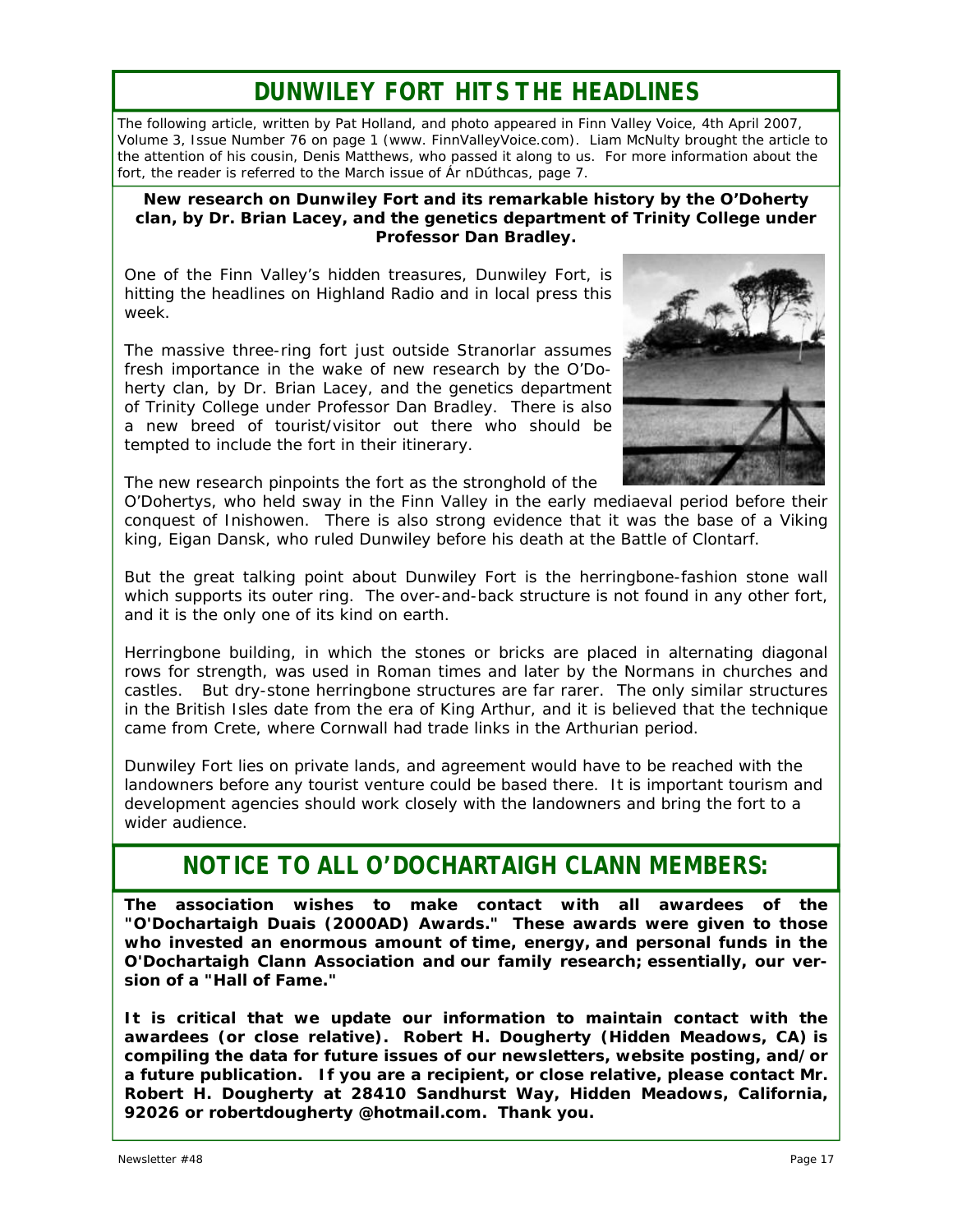# *BILL'S READINGS & RESOURCES*

While searching for family history approximately \$50.00 per volume). books to include in our March 2007 (variant spellings) families. If any the following websites are long esbooks, please let us know in order stories, others simply detailing gelishers.

In this installment, I continue the sibility of finding undocumented and focus on O'Dochartaigh family his-erroneous information on some tory with a seven volume work by a family websites, so one should aldedicated Georgia historian, fol-ways proceed with caution until lowed by a continuation of his work facts are proven. by a local genealogical society. sites which provide an astounding includes Family Group #529, deamount of genealogical information scended from Michael Mor about several family groups and their connecting "in-laws".

**Huxford, Folks. 1972.** 

**Huxford, Folks.** *Pioneers of Eva Doherty Gremmert's Geneal-***Society, Homerville, Georgia,**  and well researched genealogy. **1972-2006.** 

Folks Huxford, who died in 1981, go to Eva and Arden Gremmert's Clinch County, Georgia. He spent "surnames". over 45 years of his life researching and collecting genealogical and his- Family torical information about families in *O'Dougherty (b. abt. 1690 Done*the "Wiregrass" area of South Georgia and North Florida, which he pub-Cheryl Borgen's Tribal Pages web-"ancestral sketches". In order to Mor Dougherty of the Caldwell Sethe established, in 1972, the Huxford Website URL: www. odochartaigh-Genealogical Society, which has clann.org; go to "Clann Projects", has published five additional vol-"FG 529" for User Name, then history. One will find numerous then "Dougherty" surname. descriptions of pioneer Daughartys and Daughtreys in the various vol-*Descendants of Bryan Dougherty*  umes of this massive work. *(b. abt 1730) and son Jacob*  (Available in many libraries; may be *Daughtry (b. abt 1758):* Proposed purchased from Huxford Genealogi-Irish link for Jacob Daughtry , FG cal Society at www. Huxford.com for 1100-not proven before 1791.

installment, I was quite surprised to ogy, I have "surfed the net" for over learn that so few books have been two years, examining site after site published about O'Dochartaigh for links to my ancestors. Most of of our readers are aware of such tablished, some with family history that we may list them in future is-nealogical data. Some sites are sues for the benefit of our mem-clearly based on extensive research bers. We are particularly interested and documented sources. However, in books that are accessible to the I use these types of websites mostly membership through public libraries as "starting points" and "links of or by purchase from authors or pub-interest" in developing my family In researching my personal genealline. As most Internet users are now aware, there is always the pos-

Then, I will submit a number of *Our Texas Family, Doris Ross*  the List of Names" at the bottom of online O'Dochartaigh family web- **Johnston's Genealogy:** This site the page, go to note #9. Wiregrass Georgia, Volumes I- Texas Family, Doris Ross Johnston's at Horse Creek Plantation in Screven *VII,* **Homerville, Georgia, 1951-** Genealogy, and click on "Daugherty" O'Dougherty of Donegal, Ireland and Virginia. Website URL: www. rootsweb.com~madgenealogistDaughertyfamily; or "Google" "Our born in County Cork, Ireland, died family.

**Wiregrass Georgia, Volumes ogy Data Base:** Over one thousand type in "showing my roots". *VIII-XII,* **Huxford Genealogical**  Dohertys are found in this extensive

was a Superior Court Judge in site, then select "Doherty" from the time-being. Most-of-these-web-Website URL: www. odochartaigh.org; click on "genealogy", then

## of Michael *gal-d. 1763 Virginia):*

lished in seven volumes of site-for-the-descendants-of-Michael address. provide for continuation of his work, tlement at Cub Creek, Virginia. As always, I welcome feedback developed into an extensive library click on "Kentucky Family Group be listed in coming issues. Send and research center. This facility #529, links to Tribal Pages site-type them to the Editor (Dougherty umes of genealogical and family "cousin" for Password-select "D", wdaugh2@msn.com.

Website URL: www. odochar-



taighclann.org; go to "Clann Projects", click on www.gencircles.com link on "Descendants of Bryan Dougherty" box. This genealogy developed online by Cameron Dougherty.

*The Story of Owen Daugherty:* a preliminary manuscript of a book on the story of Owen Daugherty's family and its history, by Dr. Donna J. Hart. Website URL: www. odochartaigh.org; go to "Genealogy" on Home Page, then click "Origins and Variations of Our Name", next click on "Name List", then to "Notes From

*Descendants of Michael Daughtry (abt. 1704-1808):* This site is developed by Jodi Nicholson, descendant of Michael Daughtry, County Georgia. Website URL: www. showingmyroots.com/daughtry.htm; easiest access is to use Google.com, or Dogpile.com and

I have come across numerous other interesting genealogical websites in my Internet "travels", but space limits me to those listed above for site authors welcome corrections (that are documented), additions Mor from those who discover they are connected to the family line, and possibly queries and comments, if the site shows an e-mail contact

> about this column, and especially invite suggestions for new items to @fuse.net) or to Bill Daughtrey at

*"Cuimhnich air na daoine o'n d'thainig thu"* 

*Remember the men from whom you are sprung*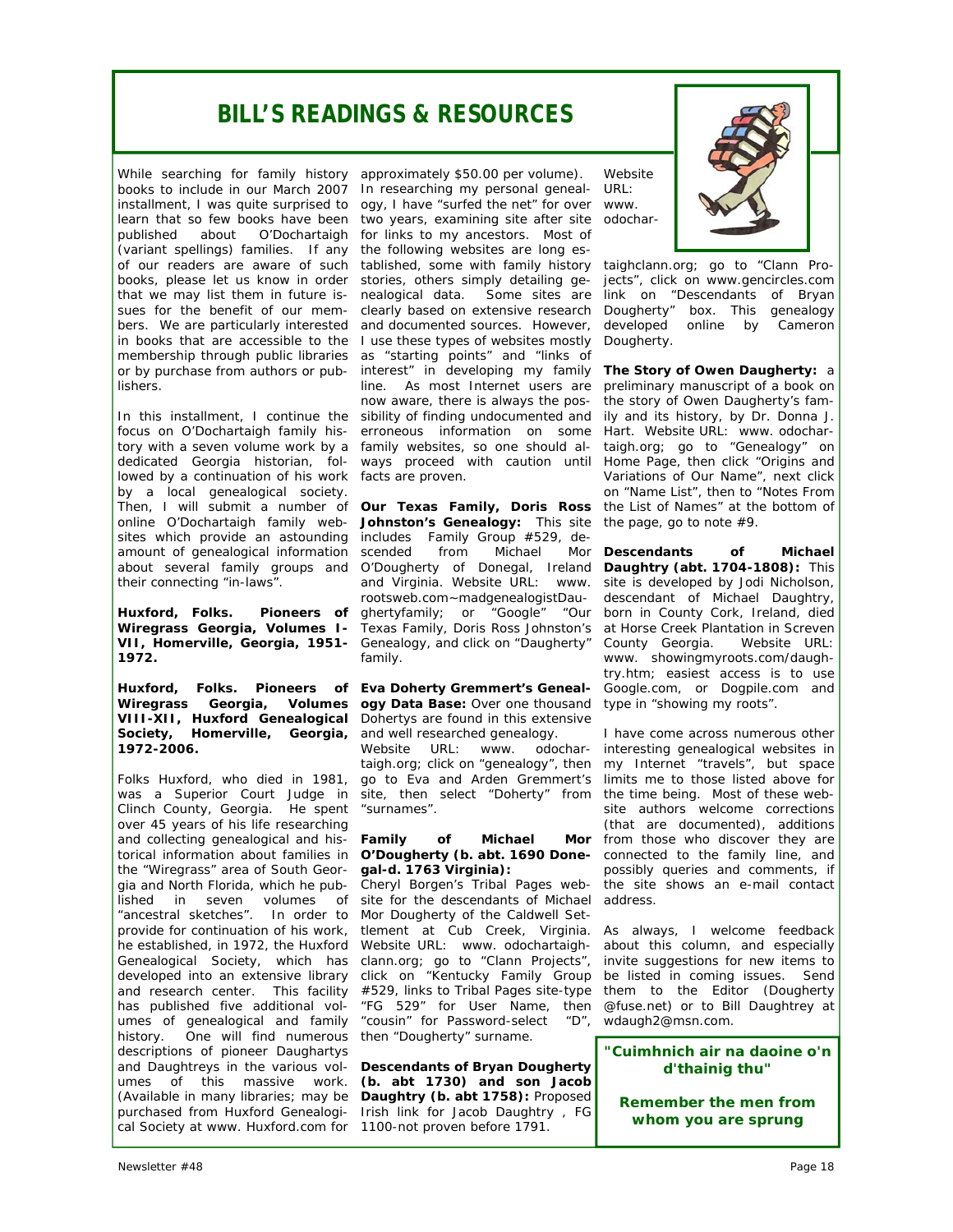## *2008 Reunion Events Schedule*

## *Tuesday, July 1*

 Pageant in the Guildhall Square – developed and produced by the Playhouse Theatre in Derry Mayor's Reception – meal and entertainment; location of reception yet to be verified

## *Wednesday, July 2*

Derry City Walls Tour, Tower Museum in Derry City, Play in the Playhouse of Derry City

## *Thursday, July 3*

West Donegal Bus Tour to Rathmullan, Kilmacrennan, Doon Rock. Leave from Carndonagh, with a pick-up in Buncrana. View the Flight of the Earls Museum in Rathmullan and visit the site of Cahir Rua's death.

## *Friday, July 4*

- 10:00 Bus trip and tour of the Ulster American Folk Park in Omagh. Bus to leave Carndonagh, with pick-up in Derry City at Sainburys' parking lot at 11:00 am. Arrive at Folk Park, get sack lunch (pre-book sack lunch if desired), attend lecture in the Assembly Hall, then take a self-guided tour of the park. Pre-book opportunity to use Centre for Migration Studies. 5:00 pm leave Folk Park and return to Derry then Carndonagh.
- 6:00 Dinner on your own<br>8:00 Play in the Colgan H
- Play in the Colgan Hall in Carndonagh produced by Margaret O'Kane

## *Saturday, July 5* (*Actual date of Cahir Rua's death 400 years ago*)

- All events at the Gateway Hotel, Buncrana
- 1:00 Genealogy Workshops, Irish research techniques, The Y-DNA project, Genealogy Software
- 4:00 Medieval Craft Faire Local vendors and artists selling items
- 6:00 Medieval Banquet
- **Entertainment**

## *Sunday, July 6*

- 10:00 Sheepdog Trial Malin Head, all day, no cost organized by Martin Doherty
- 2:00 Grianan of Aileach event, meal and entertainment at a yet to be scheduled location with mini-bus shuttle up to the monument.

## *Monday, July 7*

Golf Tournament at the Ballyliffin Golf Club

Irish Cultural Classes in the Tullyarvan Mill

 Knitting Classes Celtic Art Classes

Playing the Tin Whistle

Basic Irish Genealogy

---Including others----

 7:00 Clann Genealogy Forum at the Ballyliffin Hotel, contact Don 074-937-6106. Open discussion and sharing, no host bar, a couple of scheduled talks. Assigned mentors at tables Moville/Greencastle-Kitty Barr, Clonmany-Michael Noone, Malin Head-Kathi Gannon, Buncrana- (TBA), Carndonagh- (TBA), Derry City- (TBA), General- (TBA), Outside Derry & Inishowen- (TBA).

## *Tuesday, July 8*

Bus Tour to Derry Murals, Giants Causeway, and Bushmills Factory

## *Wednesday, July 9*

Traditional Music and Ceili, location yet to be determined

## *Thursday, July 10*

 7:00 Closing Event, at the Gateway Hotel, Buncrana Buffet Meal A few short speeches, awards and prizes Dance

## *We had a wonderful time at the 2005 reunion; plan to join us in 2008!*

Eva Doherty Gremmert O Dochartaigh Reunion Coordinator